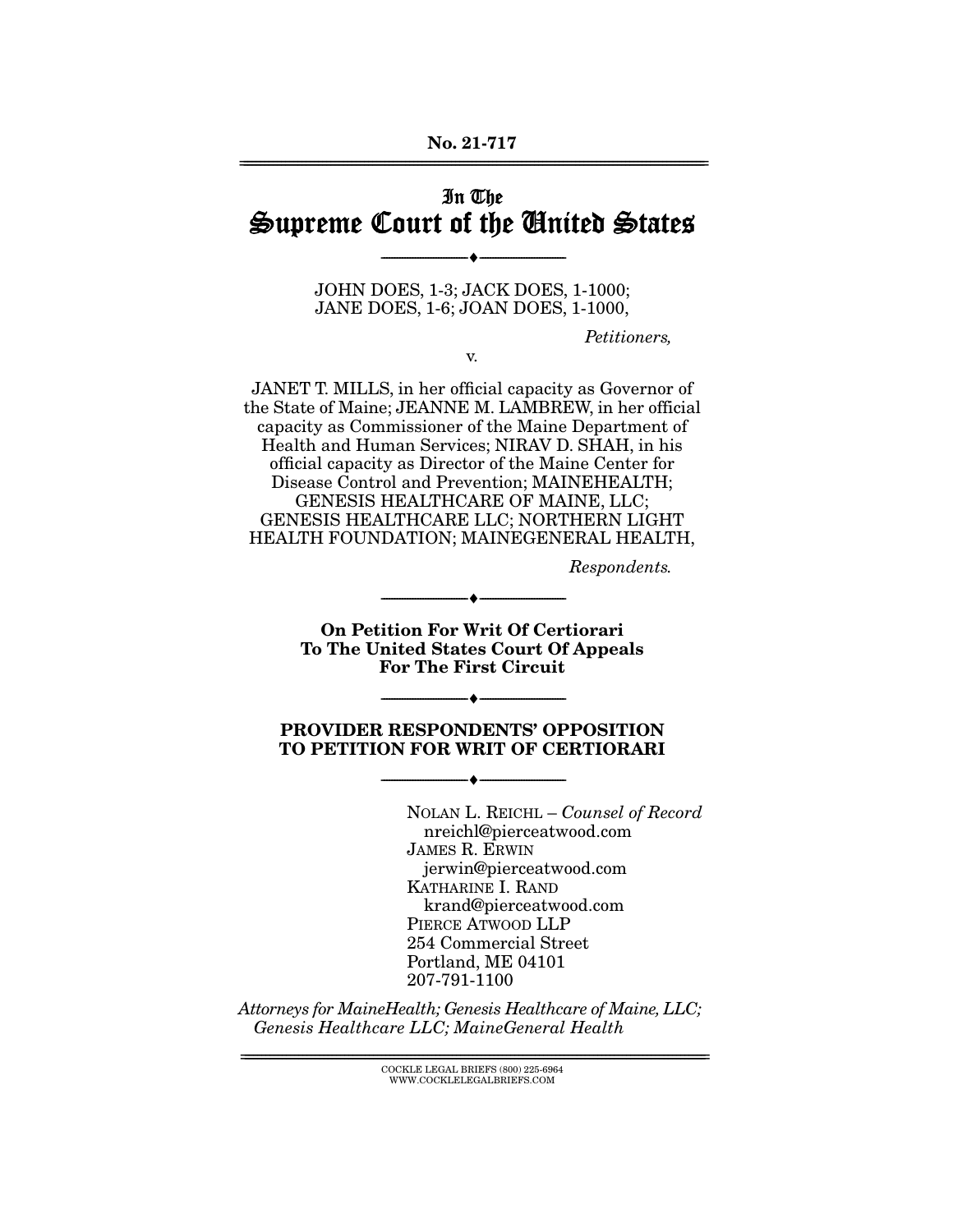#### **QUESTIONS PRESENTED**

 The questions presented for review relevant to the Provider Respondents are as follows:

 1. Whether Petitioners' interlocutory appeal which challenges denial of temporary relief to prevent an event that has already occurred—is moot with respect to the Provider Respondents.

 2. Whether, notwithstanding settled law governing the undue hardship limitation on employers' duty to accommodate sincerely held religious beliefs, Title VII prohibits private employers from implementing conditions of employment that are health-related, required by state law, or both vis-à-vis any individual who cannot meet such conditions because of those beliefs.

 3. Whether Article III courts may or should deviate from established principles governing irreparable harm as an element of preliminary injunctive relief, and enjoin termination from employment where employees assert discrimination on the basis of religion, notwithstanding the broad legal and equitable remedies available under Title VII, pursuant to which the employees will be made whole if they successfully adjudicate their claims on the merits.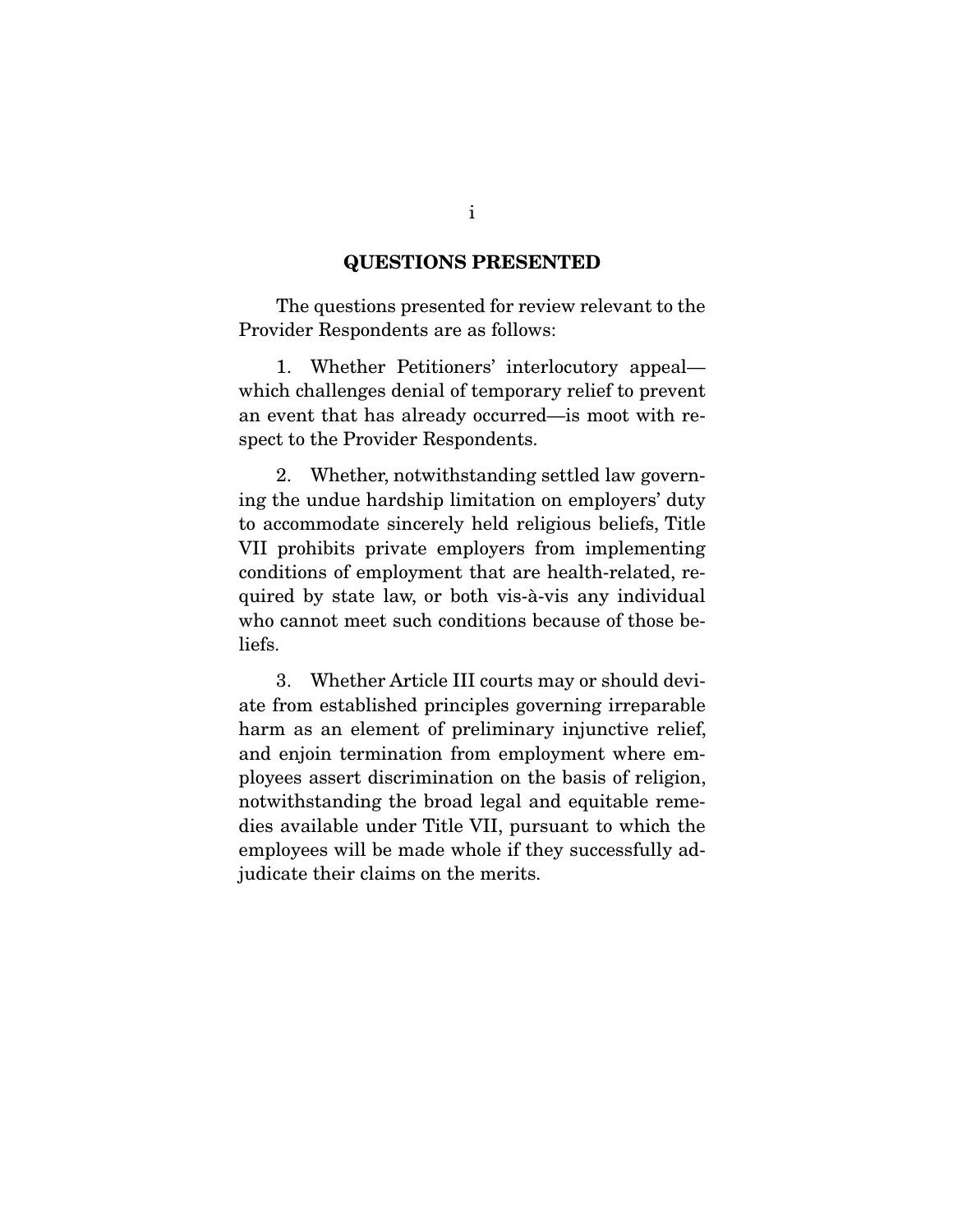#### **DISCLOSURE STATEMENT OF RESPONDENT MAINEHEALTH**

 MaineHealth discloses that it is a Maine nonprofit corporation, the parent corporation of which is MaineHealth Services, which is also a Maine nonprofit corporation.

## **DISCLOSURE STATEMENT OF RESPONDENTS GENESIS HEALTHCARE OF MAINE, LLC AND GENESIS HEALTHCARE LLC**

 Genesis HealthCare of Maine, LLC hereby discloses that it is a Maine limited liability company and that its sole member is GHC Holdings LLC. GHC Holdings LLC is a Delaware limited liability company and its sole member is Genesis HealthCare LLC. Genesis HealthCare LLC is a Delaware limited liability company and its sole member is Gen Operations II, LLC. GEN Operations II, LLC is a limited liability company the sold member of which is GEN Operations I, LLC. GEN Operations I, LLC is a limited liability company of which the sole member is FC-GEN Operations Investment, LLC. GC-GEN Operations Investment, LLC is a limited liability company in which the following have ownership interests:

- Sundance Rehabilitation Holdco, Inc. is a Delaware corporation having a 5.3% membership interest;
- Sun Healthcare Group, Inc. is a Delaware corporation having a 64.1% membership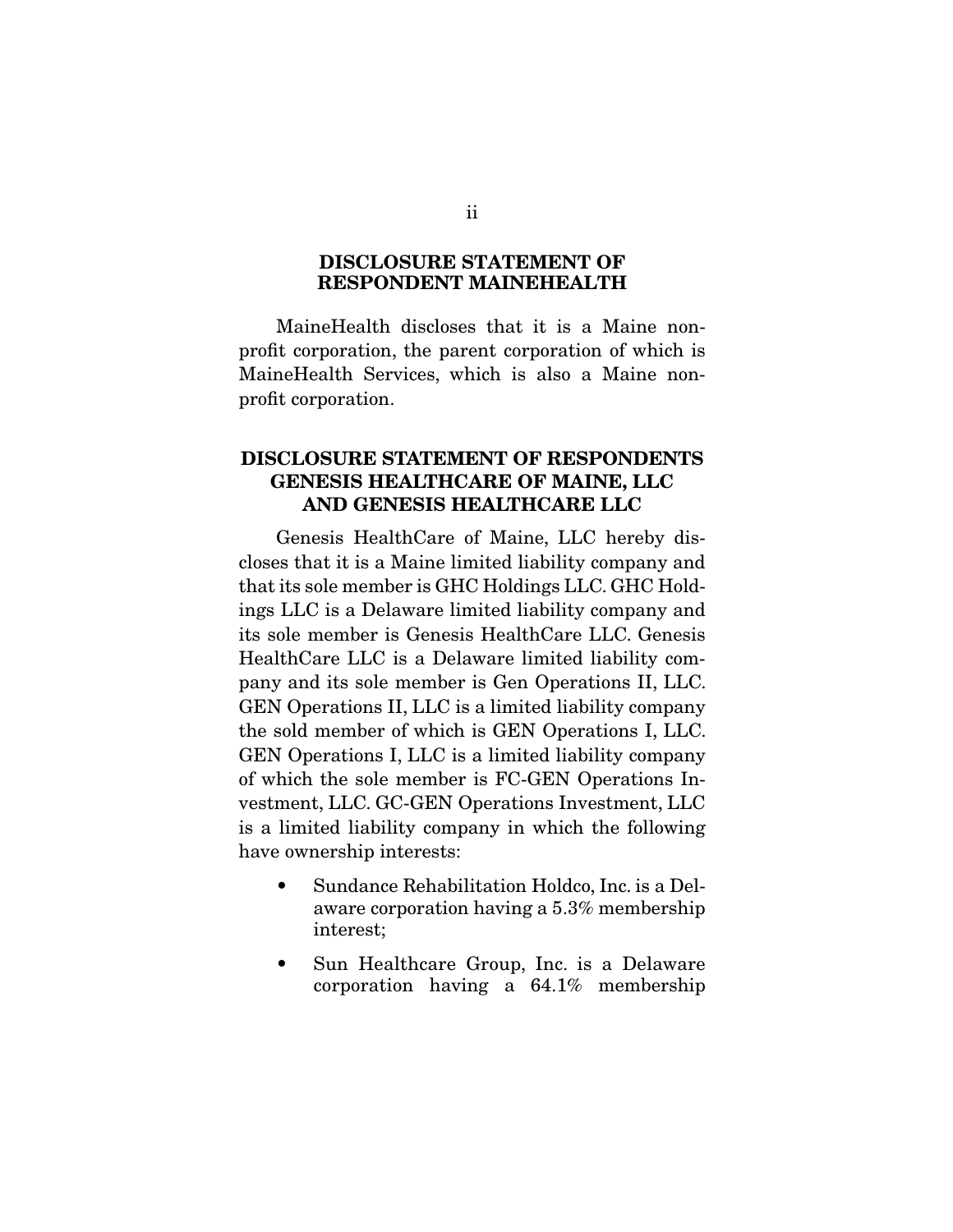#### **DISCLOSURE STATEMENT OF RESPONDENTS GENESIS HEALTHCARE OF MAINE, LLC AND GENESIS HEALTHCARE LLC**—Continued

 interest, and a 100% interest in Sundance Rehabilitation Holdco, Inc.;

• Multiple investors have a 30.6% interest holding rights to income and losses, but not rights as to control.

Genesis Healthcare, Inc. is a publicly traded corporation organized in Delaware and the sole shareholder of Sun Healthcare Group, Inc. Genesis Healthcare, Inc. is traded on OTCMKTS under the ticker symbol "GENN." There is no shareholder owning 10% of more of Genesis Healthcare, Inc. shares.

## **DISCLOSURE STATEMENT OF RESPONDENT MAINEGENERAL HEALTH**

 MaineGeneral Health discloses that it is a Maine non-profit corporation, and that it has no parent corporation.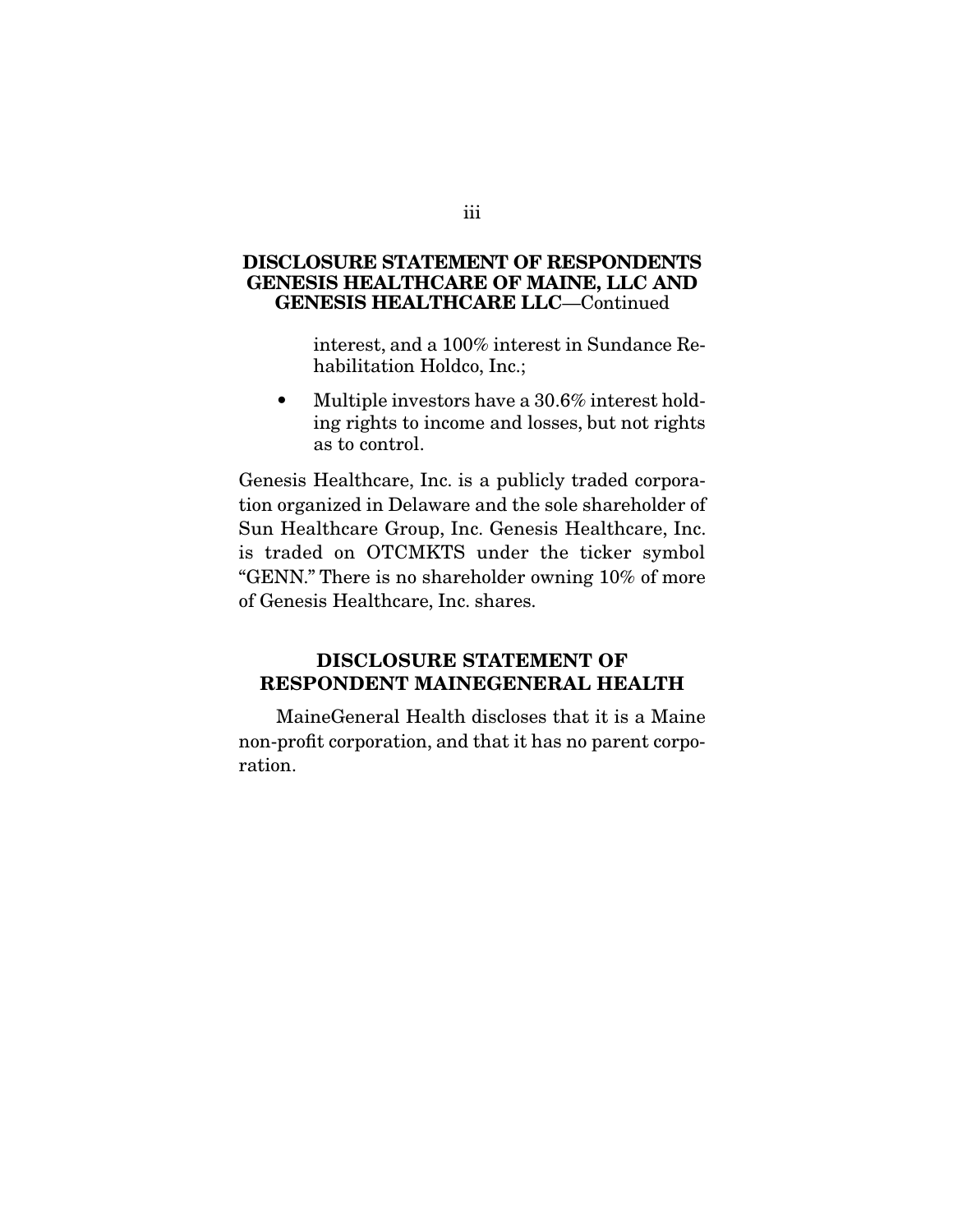## TABLE OF CONTENTS

| QUESTIONS PRESENTED                                                                                                                                                                                                                                          | $\mathbf{i}$   |
|--------------------------------------------------------------------------------------------------------------------------------------------------------------------------------------------------------------------------------------------------------------|----------------|
| DISCLOSURE STATEMENT OF RESPONDENT                                                                                                                                                                                                                           | ii.            |
| DISCLOSURE STATEMENT OF RESPONDENTS<br>GENESIS HEALTHCARE OF MAINE, LLC<br>AND GENESIS HEALTHCARE LLC                                                                                                                                                        | ii.            |
| DISCLOSURE STATEMENT OF RESPONDENT<br>MAINEGENERAL HEALTH                                                                                                                                                                                                    | iii            |
|                                                                                                                                                                                                                                                              | iv             |
|                                                                                                                                                                                                                                                              | vi             |
| OPINIONS AND ORDERS BELOW                                                                                                                                                                                                                                    | $\mathbf{1}$   |
|                                                                                                                                                                                                                                                              | $\overline{2}$ |
| SUMMARY OF THE ARGUMENT                                                                                                                                                                                                                                      | $\overline{2}$ |
| STATEMENT OF THE CASE                                                                                                                                                                                                                                        | 5              |
| REASONS FOR DENYING THE PETITION                                                                                                                                                                                                                             | 10             |
| THE COURT SHOULD DECLINE REVIEW<br>I.<br>BECAUSE PETITIONERS' APPEAL OF AN<br>ORDER DECLINING TO ENJOIN THEIR<br>THREATENED TERMINATIONS IS MOOT,<br>THEY CAN NO LONGER BENEFIT FROM<br>TEMPORARY RELIEF, AND THE MER-<br>ITS OF THEIR CLAIMS HAVE YET TO BE | 10             |
|                                                                                                                                                                                                                                                              | 10             |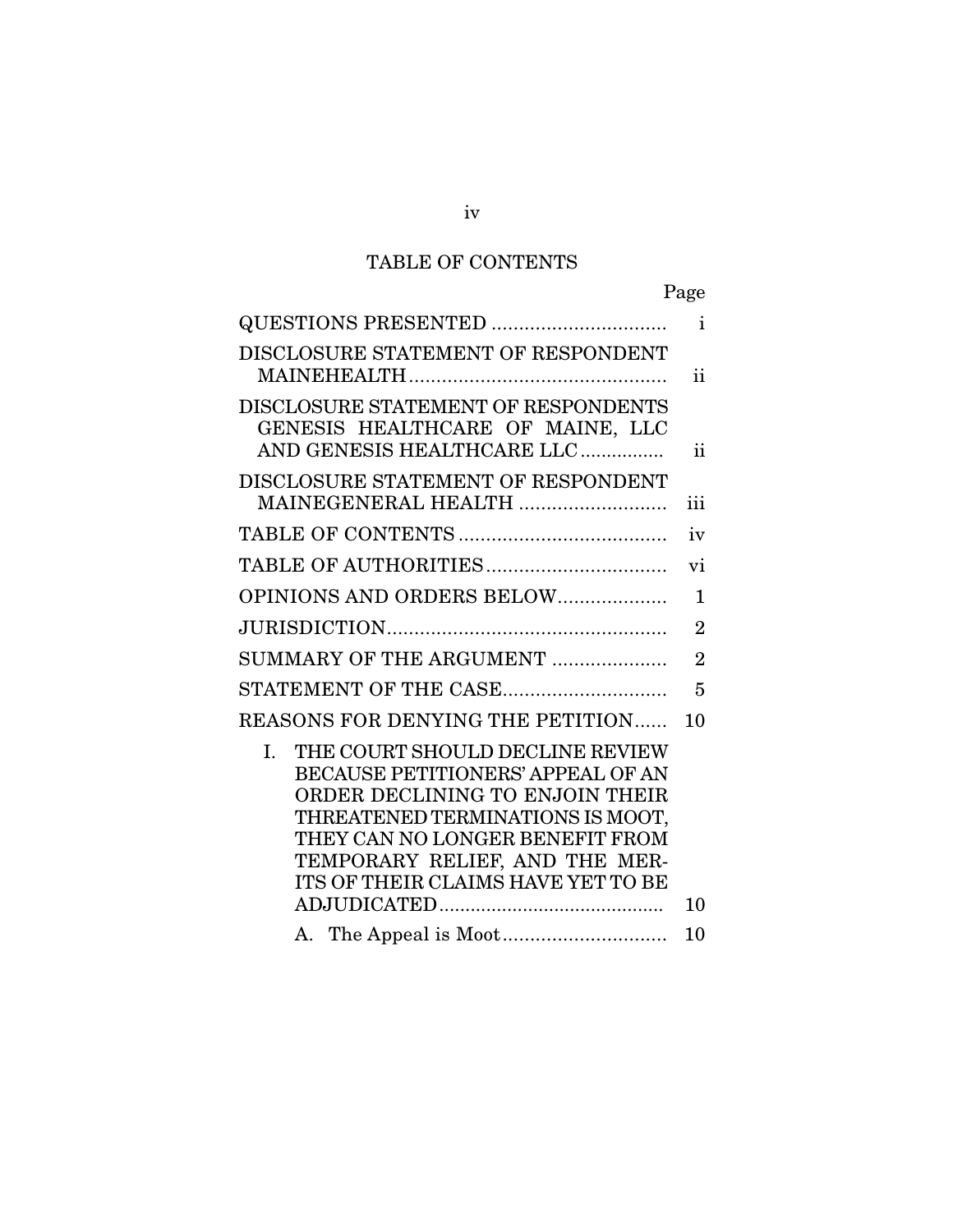## TABLE OF CONTENTS—Continued

Page

| B. Petitioners' Claims Have Yet to be Ad-<br>judicated, Facts Have Changed, and<br>the Record is Undeveloped, Making<br>this Case an Exceedingly Poor Candi-                                   | 14 |
|------------------------------------------------------------------------------------------------------------------------------------------------------------------------------------------------|----|
| THE QUESTIONS PRESENTED THAT<br>П.<br>RELATE TO THE PROVIDER RESPON-<br>DENTS DO NOT IMPLICATE NOVEL OR<br>UNSETTLED QUESTIONS OF FEDERAL                                                      | 16 |
| A. Title VII Does Not Require Provider<br>Respondents to Forgo Public Health-<br>Related Workplace Rules or Violate<br>State Law in Order to Accommodate<br>Petitioners' Religious Beliefs     | 17 |
| 1. Workplace Health and Safety Rules                                                                                                                                                           | 19 |
| 2. Compliance with State Law                                                                                                                                                                   | 20 |
| B. The Court Should Decline Petitioners'<br>Invitation to Dispense with the Irrepa-<br>rable Harm Prong of the Preliminary<br>Injunction Inquiry in Cases Alleging<br>Religious Discrimination | 22 |
|                                                                                                                                                                                                |    |

v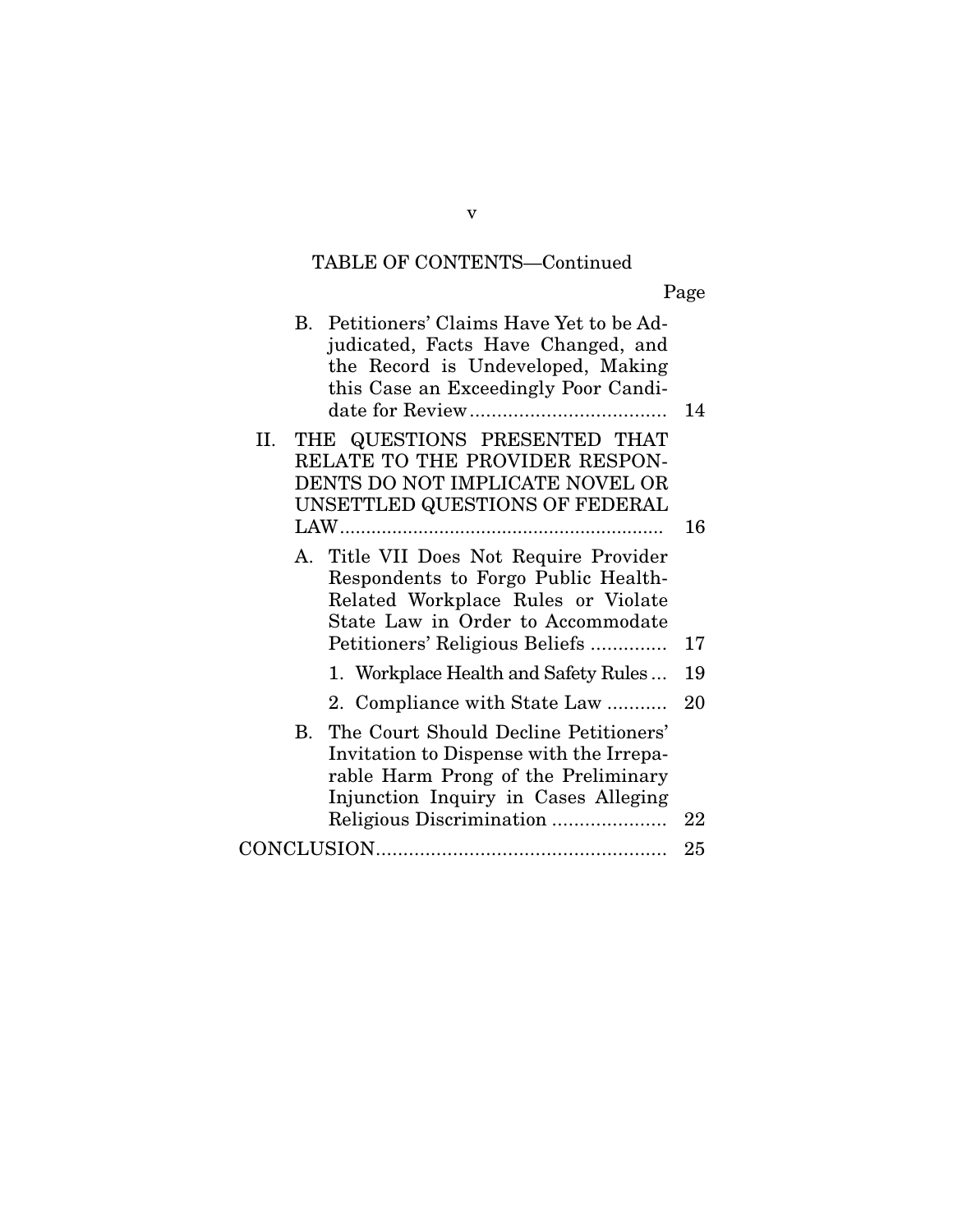# TABLE OF AUTHORITIES

# **CASES**

| Bacon v. Neer, 631 F.3d 875 (8th Cir. 2011) 12                                              |
|---------------------------------------------------------------------------------------------|
| Bhatia v. Chevron U.S.A., Inc., 734 F.2d 1382                                               |
| Bierman v. Dayton, 817 F.3d 1070 (8th Cir.                                                  |
| Brotherhood of Locomotive Firemen and Engine-<br>men v. Bangor & A.R. Co., 389 U.S. 327     |
| California Fed. Sav. and Loan Ass'n v. Guerra,                                              |
| Christian Civic League of Maine, Inc. v. FEC,                                               |
| Drew v. Liberty Mutual Ins. Co., 480 F.2d 69 (5th                                           |
| Florida Lime & Avocado Growers, Inc. v. Paul,                                               |
| Hillsborough County, Fla. v. Automated Medical<br>Laboratories, Inc., 471 U.S. 707 (1985)19 |
| Hines v. Davidowitz, 312 U.S. 52 (1941)18                                                   |
| Kalsi v. New York City Transit Auth., 62<br>F. Supp. 2d 745 (E.D.N.Y. 1998), aff'd, 189     |
| Mills v. Green, 159 U.S. 651 (1895)11                                                       |
| Radiant Global Logistics, Inc. v. Furstenau, 951                                            |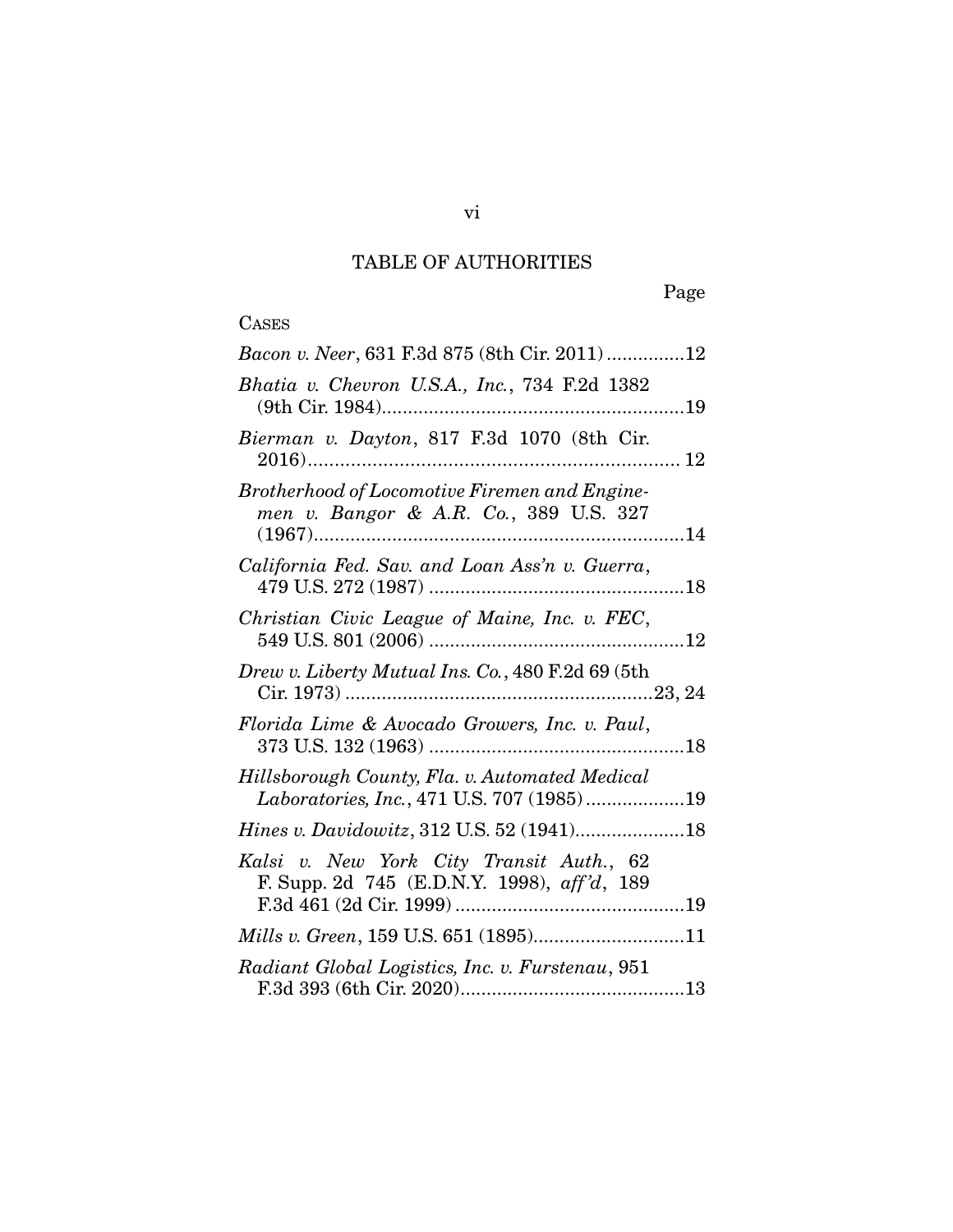## TABLE OF AUTHORITIES—Continued

| Sampson v. Murray, 415 U.S. 61 (1974)22                                                        |
|------------------------------------------------------------------------------------------------|
| Seaworth v. Pearson, 203 F.3d 1056 (8th Cir.<br>2000) 132 F. Supp. 2d 414 (E.D. Va. 2001),     |
| Sheehan v. Purolator Courier Corp., 676 F.2d                                                   |
| Sutton v. Providence St. Joseph Medical Center,                                                |
| T. v. Alexander-Scott, 2021 WL 4476784 (D.R.I.                                                 |
| Trans World Airlines, Inc. v. Hardison, 432 U.S.                                               |
| Tropicana Product Sales, Inc. v. Phillips Broker-<br>age Co., 874 F.2d 1581 (8th Cir. 1989) 12 |
| University of Texas v. Camenisch, 451 U.S. 390                                                 |
| Virginia Military Institute v. U.S., 508 U.S. 946                                              |
| Weber v. Leaseway Dedicated Logistics, Inc., 166                                               |
| Yeager v. FirstEnergy Generation Corp., 777 F.3d                                               |
|                                                                                                |

## **STATUTES**

vii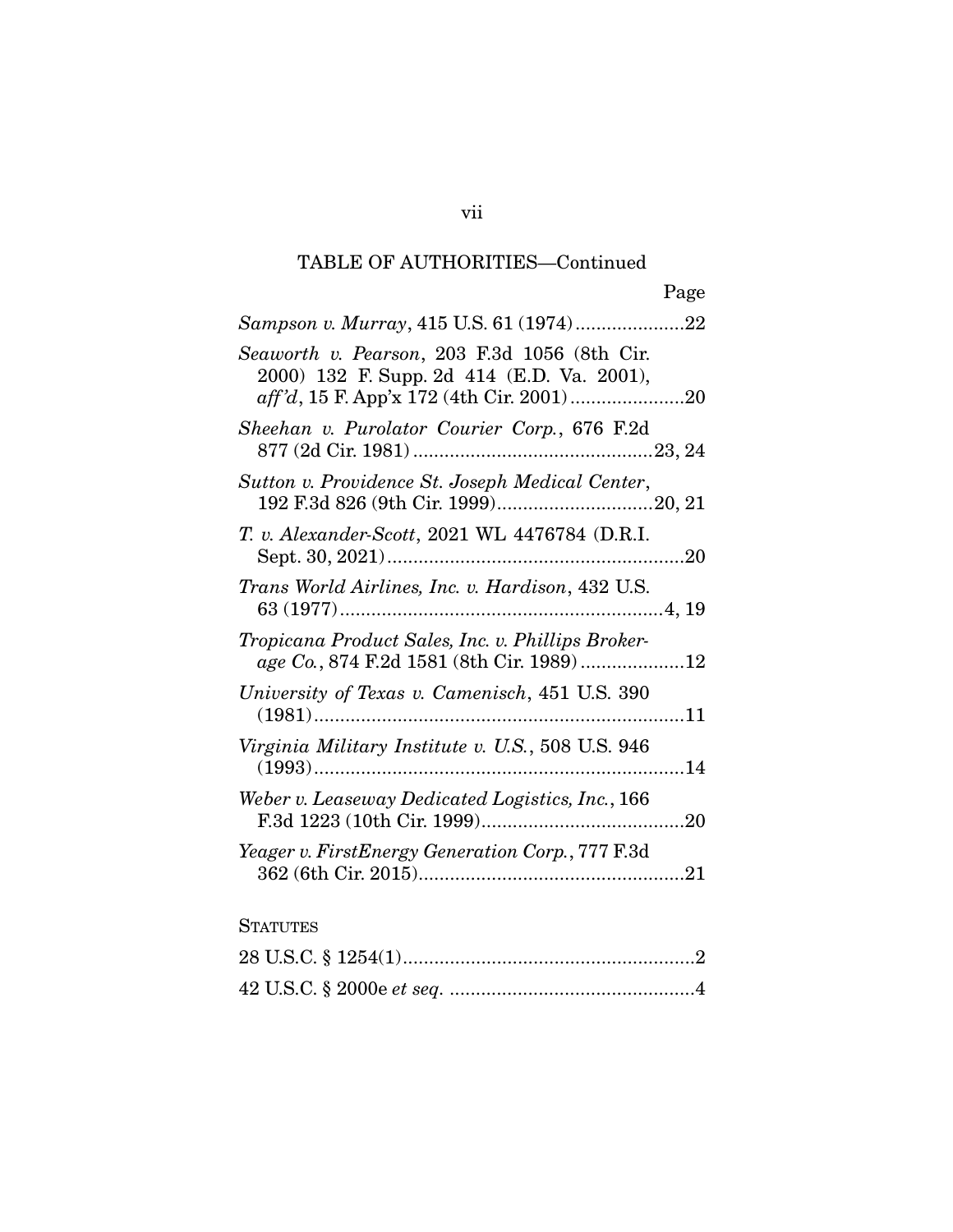## TABLE OF AUTHORITIES—Continued

| Page |
|------|
|      |
|      |
|      |

### OTHER AUTHORITIES

| 11A Charles Alan Wright et al., Federal Practice                                                                                                                                                                                              |  |
|-----------------------------------------------------------------------------------------------------------------------------------------------------------------------------------------------------------------------------------------------|--|
| 13C Charles Alan Wright et al. Federal Practice<br>& Procedure § 3533.3.1 & n. 43 (3d ed.)12                                                                                                                                                  |  |
| Mills Administration Provides More Time for<br>Health Care Workers to Meet COVID-19 Vac-<br>cination Requirement, MAINE.GOV (Sept. 2, 2021),<br>https://www.maine.gov/governor/mills/news/<br>mills-administration-provides-more-time-health- |  |
|                                                                                                                                                                                                                                               |  |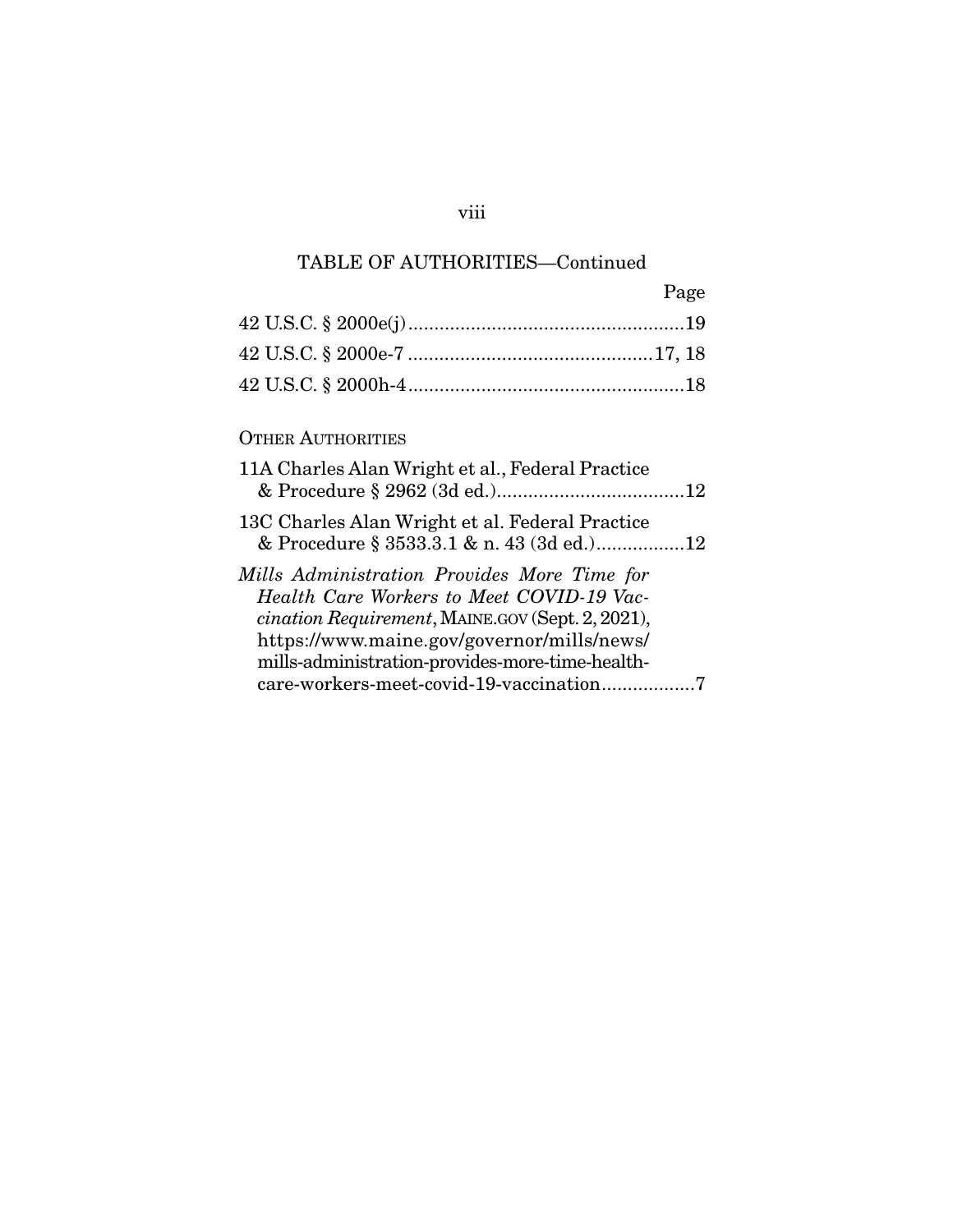#### **OPINIONS AND ORDERS BELOW**

 Petitioners filed their Verified Complaint and Motion for Temporary Restraining Order and Motion for Preliminary Injunction on August 25, 2021. (Case No. 1:21-cv-242 JDL, Doc. 1, 3.) The District Court denied the Motion for TRO on August 26 (Doc. 11), and then denied the Motion for Preliminary Injunction on October 13. (Doc. 65.) The District Court further denied Plaintiffs' Emergency Request for Ruling on Pending Motion for Injunction Pending Appeal on October 13. (Doc. 68.)

 Petitioners filed a notice of appeal of the denial of the Motion for Preliminary Injunction on October 13. (Doc. 66.) During the course of Petitioners' appeal, the First Circuit denied their Emergency Motion for Injunction Pending Appeal on October 15 (Case No. 21- 1826, Doc. 00117798575), and affirmed the District Court's denial of the preliminary injunction motion on October 19. (Doc. 00117800246.) The First Circuit issued its Mandate on November 9. (Doc. 75.)

 Petitioners filed an Emergency Application for Writ of Injunction Pending Disposition of Petition for Writ of Certiorari, which this Court denied on October 29. (No. 21A90, 595 U.S. \_\_\_ (2021).) Petitioners filed a Petition for Writ of Certiorari on November 11, 2021, followed by a Motion to Expedite Consideration of Petition for Writ of Certiorari and Request for Expedited Consideration of Motion on November 17. This Court denied that motion on December 6. (Case No. 21-717.)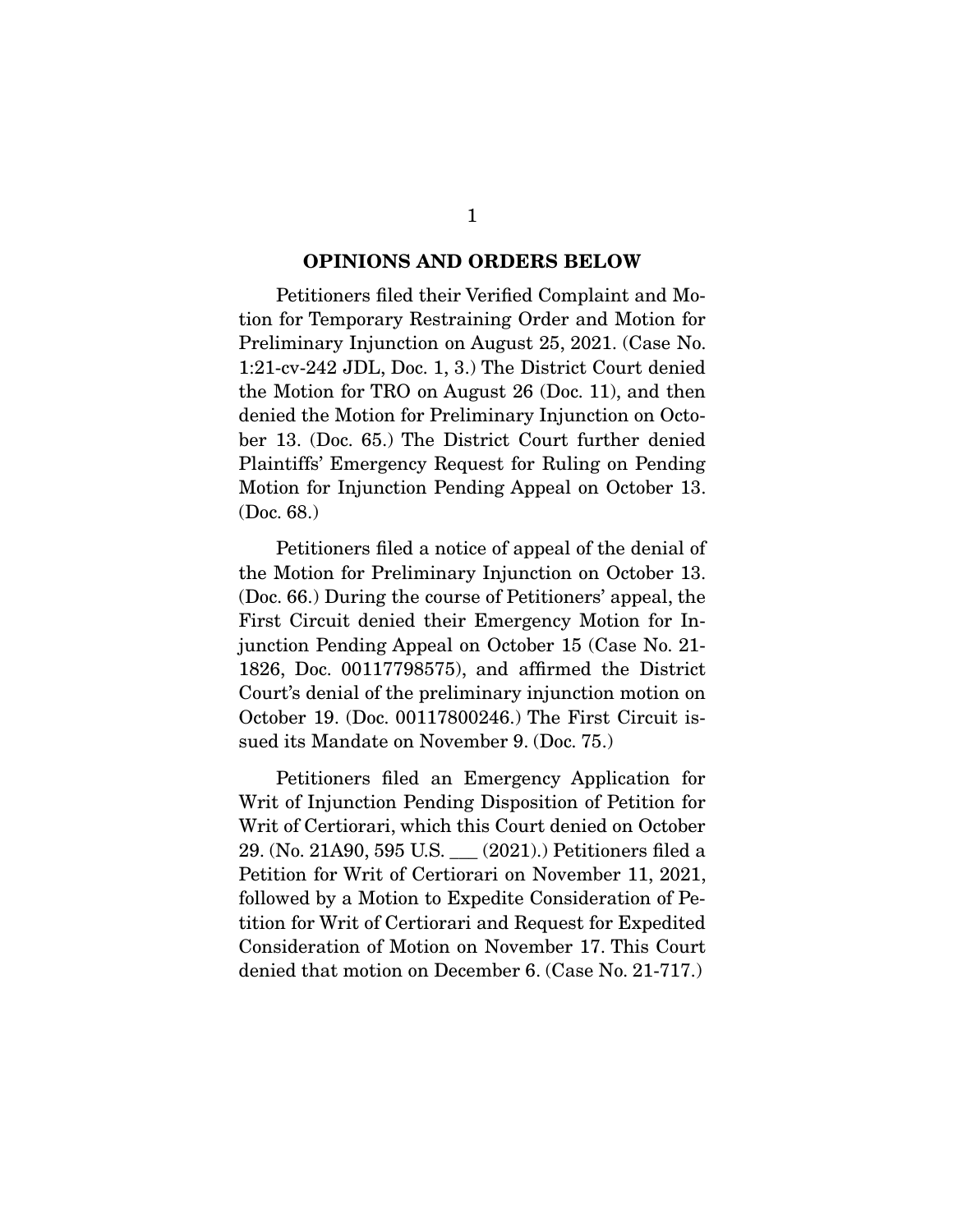Since Petitioners filed their Petition for Writ of Certiorari, several motions have been filed in the underlying proceeding at the District Court. Respondents filed a Joint Motion to Modify Protective Order from all Defendants on November 9 (Doc. 74); various media interests filed a Motion to Intervene on November 10 (Doc. 76); and Petitioners filed a Motion to Stay on November 19 (Doc. 81.) The District Court ordered responses to those motions by December 3, and replies by December 8. (Doc. 84.)

#### **JURISDICTION**

--------------------------------- ♦ ---------------------------------

 Petitioners seek review of the First Circuit's judgment on their Motion for Preliminary Injunction, issued on October 19, 2021. They invoke this Court's jurisdiction under 28 U.S.C. § 1254(1). As explained in Section I.A of Reasons for Denying the Petition, Petitioners' appeal is moot because they assert that the event they sought to be enjoined—termination from employment—has already occurred.

#### **SUMMARY OF THE ARGUMENT**

 $\overbrace{\hspace{2.5cm}}^{\bullet}$   $\overbrace{\hspace{2.5cm}}^{\bullet}$ 

 Each of Petitioners' six attempts to enjoin the Emergency Rule that is the subject of their Verified Complaint before its October 29, 2021 enforcement date has failed. As a result, the State of Maine's Emergency Rule adding COVID-19 to the list of required immunizations for certain healthcare workers went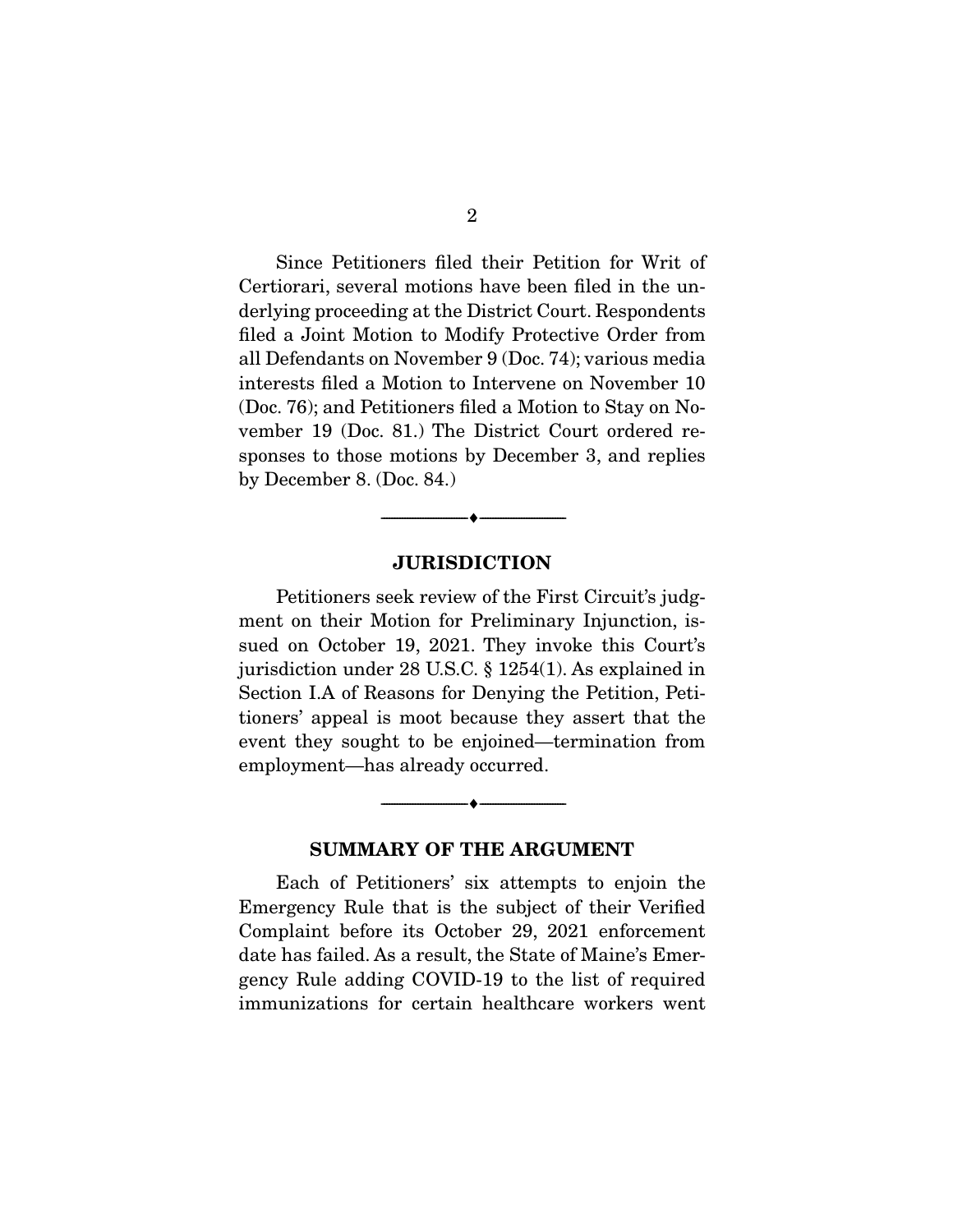into effect and the more than 2,000 alleged employee Petitioners—whose identities remain unknown to the Provider Respondents, the public, and the federal courts—have either accepted the COVID-19 vaccine, requested and received a valid medical exemption, or lost their employment. Petitioners' counsel baldly asserts that all of those who were employed by the Provider Respondents filing this Opposition have since been fired, but there is no evidence in the record indicating which fate has befallen any of the alleged 2,009 Petitioners.

 Whether the District Court should have granted Petitioners temporary relief in the form of a reprieve from termination is a purely academic question at this juncture. If Petitioners have in fact been terminated as asserted, they may pursue their Title VII claims against the Provider Defendants in the District Court and, if successful, they will be entitled to damages and equitable relief sufficient to make them whole. Thus, Petitioners' Motion for Preliminary Injunction—the order which is the sole basis for this appeal—is moot.

 Even if not moot, this interlocutory appeal would be an unattractive candidate for review given the undeveloped record and questions about whether or how changed circumstances have impacted Petitioners' standing. The Emergency Rule that is the subject of the Verified Complaint expired by its own terms and was replaced by a Final Rule on November 11, 2021 that is narrower in scope. Because the record is devoid of any information concerning Petitioners' identities, where they work, whether they are subject to the Final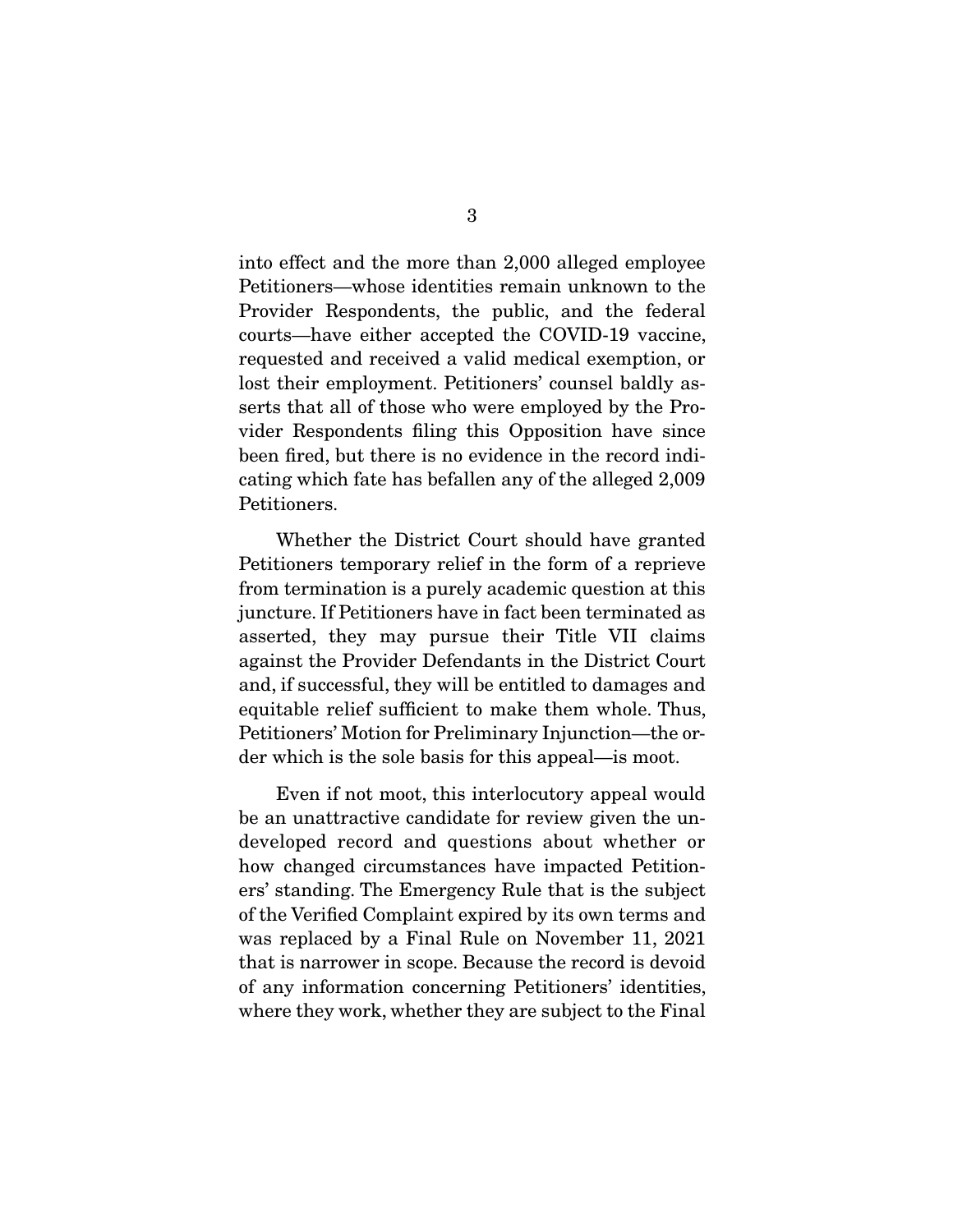Rule, and whether they have received the COVID-19 vaccine or a medical exemption, it is impossible to know whether any of the Petitioners presents an actual and ongoing case or controversy.

 These uncertainties counsel against the Court extending certiorari jurisdiction. If the Court grants the Petition and decides the case on this record, it will in effect be rendering an advisory opinion concerning a regulation that no longer exists and relating to Petitioners who may or may not have suffered harm as a result of that defunct regulation. Only after Petitioners' claims are litigated on the merits can the Court assess whether their Title VII claims are both reviewable and worthy of this Court's review.

 Procedure aside, the substantive questions Petitioners urge upon this Court relating to the Provider Defendants are not certiorari-worthy. Petitioners contend that Title VII required Provider Respondents—all private employers not alleged to be state actors—to extend religious exemptions to employees unable to be vaccinated against COVID-19 consistent with their religious beliefs, even though such exemptions would place the Provider Defendants in violation of state law mandating the vaccine for employees working in most licensed healthcare facilities. Title VII of the Civil Rights Act of 1964, 42 U.S.C. § 2000e et seq., requires employers to provide only reasonable accommodations that do not create an undue hardship. E.g., Trans World Airlines, Inc. v. Hardison, 432 U.S. 63, 68 (1977). Research reveals no federal court decision holding that Title VII requires private employers to exempt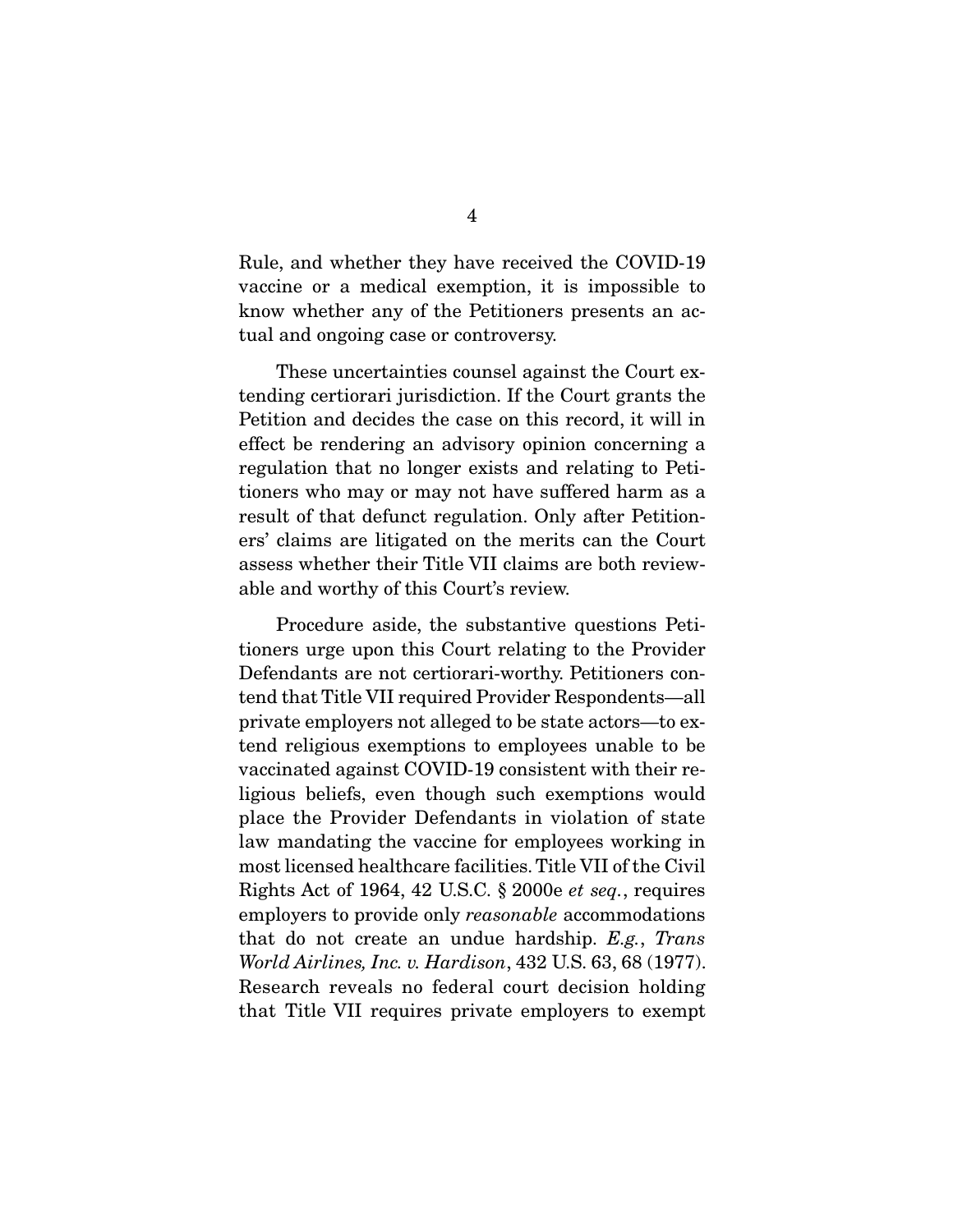employees from any condition of employment that might burden or conflict with their sincerely held religious beliefs.

 Whatever the merits of Petitioners' constitutional claims against the State Respondents, their claims against the Provider Respondents are straightforward claims of discrimination. Their resolution hinges on well-settled law, and any Petitioner who successfully establishes a meritorious case can be fully compensated following final judgment. None of the considerations governing review on certiorari set forth in this Court's Rule 10 exists here.

#### **STATEMENT OF THE CASE**

 $\overbrace{\hspace{2.5cm}}^{\bullet}$   $\overbrace{\hspace{2.5cm}}^{\bullet}$ 

 Mandatory immunization of healthcare workers has a long history in Maine.<sup>1</sup> Since 2002, the Maine Department of Health and Human Services (DHHS) and Maine Center for Disease Control (Maine CDC) have maintained rules requiring healthcare workers working at Designated Healthcare Facilities<sup>2</sup> to be

<sup>1</sup> Prior to 2002, Maine law required hospitals and other healthcare institutions to mandate employee vaccination against measles, mumps, and rubella. P.L. 1989, ch. 487, § 11 (eff. Sept. 30, 1989). In 2001, the Maine Legislature amended the mandatory vaccination statute, shifting the substantive vaccination requirements from the statute to rules adopted by the Department of Health and Human Services. P.L. 2001, ch. 185, §§ 1-2 (eff. Sept. 21, 2001). Defendants' summary picks up the trail after 2001.

<sup>2</sup> The term "Designated Healthcare Facility" is defined to include "a licensed nursing facility, residential care facility,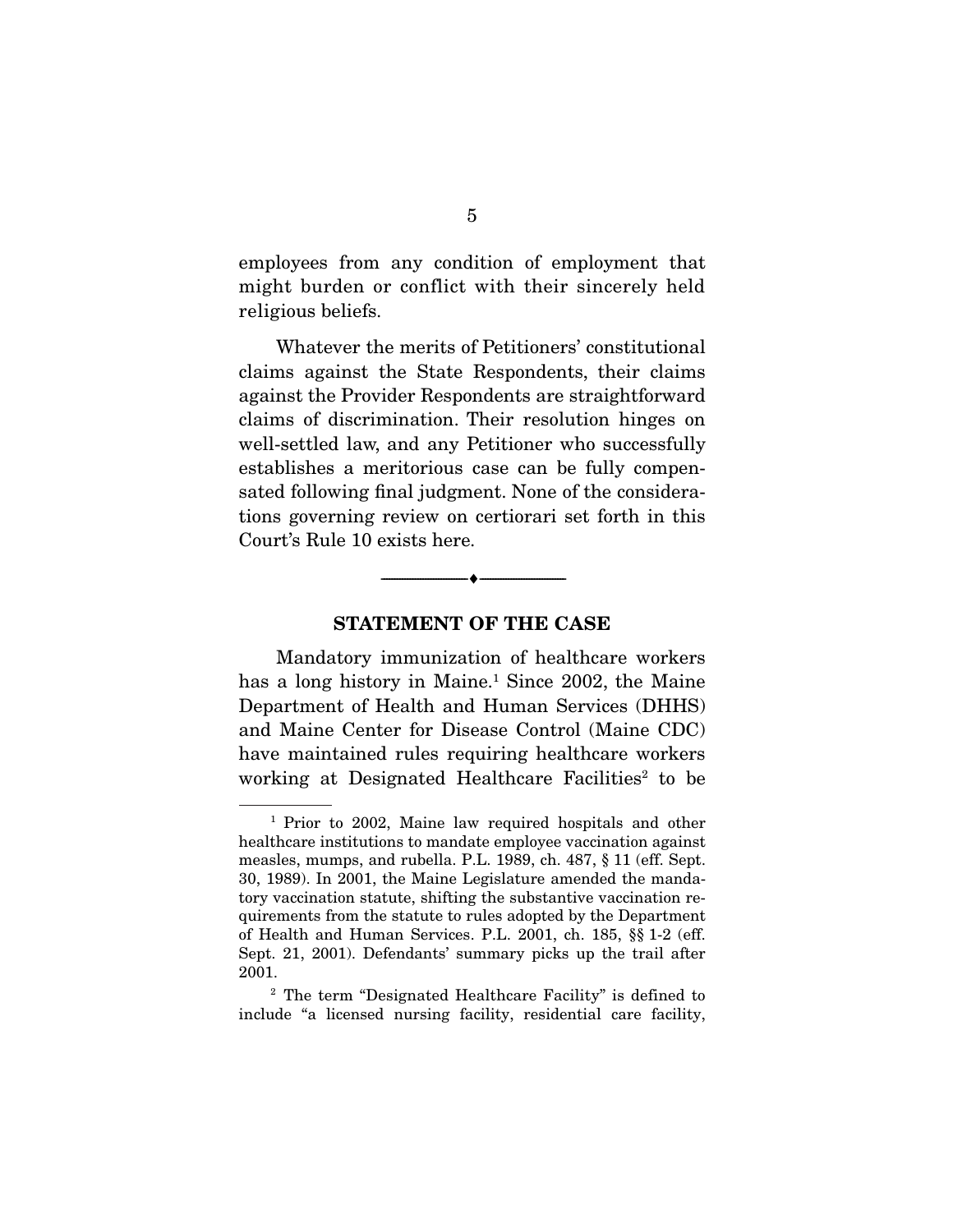vaccinated against certain infectious diseases, subject to limited exemptions. Contrary to Petitioners' refrain, which they repeat in their Petition despite repeated correction by Respondents and the courts, Maine CDC did not eliminate Petitioners' ability to request a religious exemption in connection with its addition of COVID-19 to the list of required vaccinations in August 2021. Rather, in 2019, in response to declining vaccination rates in the State of Maine and prior to the COVID-19 pandemic, the Maine Legislature amended the healthcare vaccination law to remove all non-medical exemptions to the vaccine requirement. See P.L. 2019, ch. 154, §§ 2, 9-11 (varying effective dates); 22 M.R.S. § 802(4-B). As a result, the only remaining exemption to immunization for healthcare workers is a medical exemption for individuals for whom vaccination would be medically inadvisable and for whose protection the Legislature removed the non-medical exemptions. See id.; see also Declaration of Kimberly L. Patwardhan, AAG and attached exhibits (Doc. 48.) Maine voters expressed their overwhelming support for this legislative action when they rejected a peoples' veto referendum in March 2020.3

Intermediate Care Facility for Individuals with Intellectual Disabilities . . . , multi-level healthcare facility, hospital, or home health agency subject to licensure by the State of Maine, Department of Health and Human Services Division of Licensing and Certification." 10-144 C.M.R. Cf. 264, § 1(D).

<sup>&</sup>lt;sup>3</sup> Question 1 on the March 3, 2020 ballot asked whether voters wished to repeal L.D. 798 and reinstate religious and philosophical exemptions from the vaccine requirements. It was defeated 72% to 27%. Full results of the March 3, 2020, election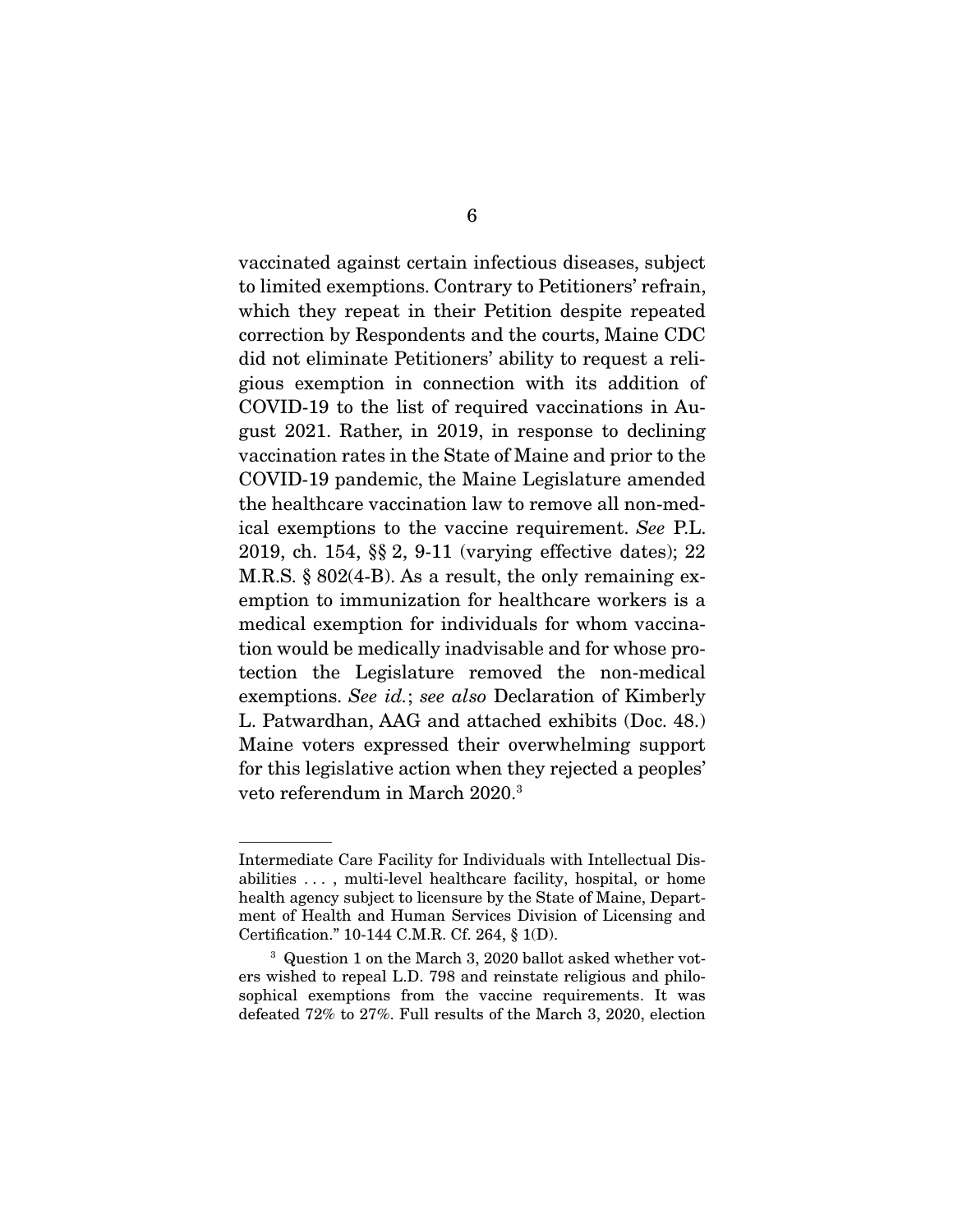On April 14, 2021—not September 1, 2021, as Petitioners contend—the Maine Department of Health and Human Services (DHHS) followed the Maine Legislature's directive and amended its existing Immunization Requirements for Healthcare Workers rule ("Rule") to remove non-medical exemptions. (10-144 C.M.R. Ch. 264 (amended Apr. 14, 2021) (Doc. 49-6).) Approximately four months later, DHHS issued an emergency rule ("Emergency Rule") further amending the Rule by adding the COVID-19 vaccine to the list of mandated vaccines for employees working in Designated Healthcare Facilities. (Id. (amended August 12, 2021) (Doc. 49-8).) The Emergency Rule required employees subject to the Rule to receive their final dose of the COVID-19 vaccine on or before September 17, 2021. (*Id.* at §§ 264(1)(E)-(F), (2), (5), (7).) On or about September 2, 2021, Governor Janet Mills announced that DHHS would not begin enforcing the Emergency Rule until October 29, 2021, giving healthcare workers additional time to comply. See Mills Administration Provides More Time for Health Care Workers to Meet COVID-19 Vaccination Requirement, MAINE.GOV (Sept. 2, 2021), https://www.maine.gov/governor/mills/news/ mills-administration-provides-more-time-health-careworkers-meet-covid-19-vaccination.

 MaineHealth, Genesis Healthcare of Maine, LLC, Genesis Healthcare, LLC, and MaineGeneral Health (collectively herein, the Provider Defendants) each operate one or more Designated Healthcare Facilities,

are available on the website of the Maine Secretary of State: https://www.maine.gov/sos/cec/elec/results/index.html.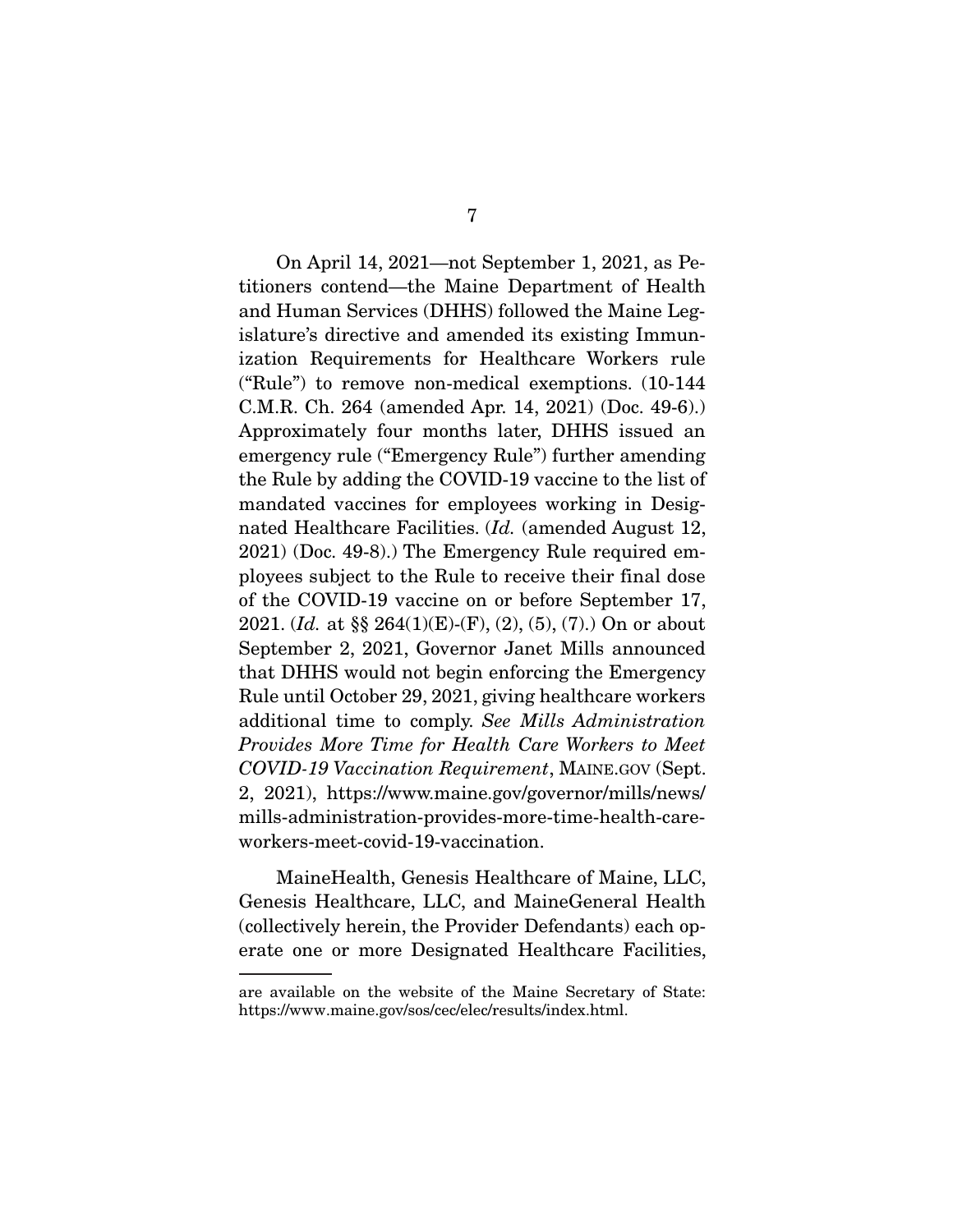licensed and regulated by DHHS. (See Decl. of April Nichols ¶3, Doc. 50-2; Decl. of Gail Cohen ¶3, Doc. 50- 4; Decl. of July West ¶3, Doc. 50-3.) As a condition of their licensure, the Provider Defendants are required to ensure that employees physically present in one of their Designated Healthcare Facilities are fully vaccinated for COVID-19, subject to the medical exemption. If the Provider Defendants do not follow the Rule, they will not be in compliance with state law and could face severe consequences, including being enjoined from continuing to permit employees to work absent proof of vaccination or exemption, civil fines, penalties and loss of licensure. 22 M.R.S. § 803-04. Each of the Provider Defendants implemented mandatory COVID-19 vaccination policies consistent with the Emergency Rule and the State's deadline for vaccination. (Decl. of April Nichols ¶¶7-9, Doc. 50-2; Decl. of Gail Cohen ¶7, Doc. 50-4; Decl. of July West ¶¶7-8, Doc. 50-3.)

 Petitioners allege that certain of them are employed by the Provider Defendants in Designated Healthcare Facilities and that they cannot receive the COVID-19 vaccine, consistent with their sincerely held religious beliefs. (Doc. 1, Verified Comp. ¶¶ 10-11, 14, 17, 19-20, 23-26.) Petitioners began their pursuit of injunctive relief on August 24, 2021 with a Verified Complaint and Motions for a Temporary Restraining Order and Preliminary Injunction. (Docs. 1, 3.) Those motions, and their Emergency Request for Ruling on Pending Motion for Injunction Pending Appeal, were all denied by the District Court. (Docs. 11, 65, 68.)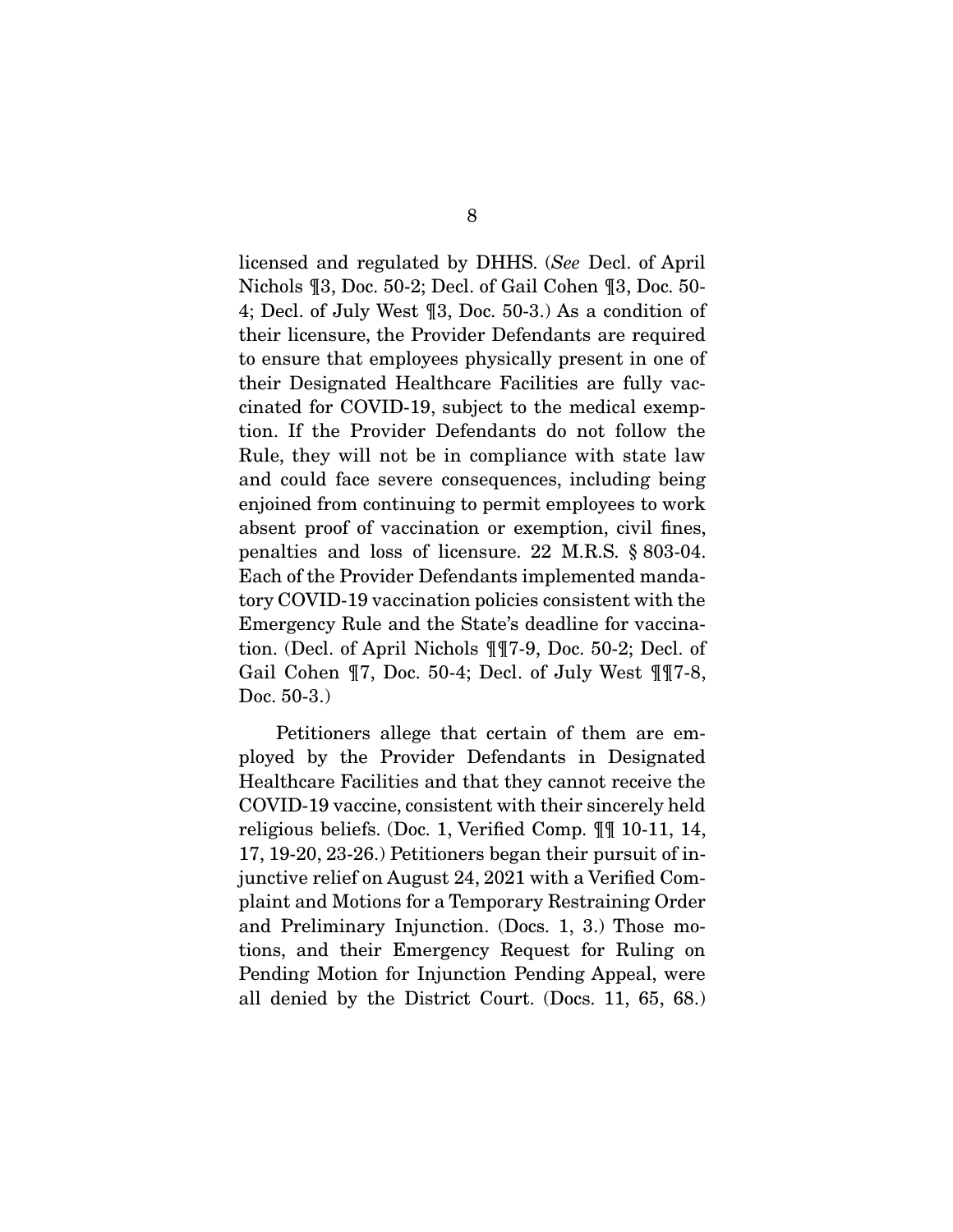Petitioners appealed to the First Circuit (Doc. 66), which then denied Petitioners' Emergency Motion for Injunction Pending Appeal and affirmed the District Court's denial of the Motion for Preliminary Injunction. (Case No. 21-1826, Doc. 00117798575 & 00117800246.) On October 29, 2021, the enforcement deadline of the Emergency Rule, this Court denied Petitioners' request for an Emergency Writ of Injunction Pending Disposition of Petition for Writ of Certiorari.  $(No. 21A90, 595 U.S.$  \_\_\_  $(2021).)$ 

 The October 29, 2021 deadline Petitioners sought six times to enjoin came and went. The record does not reveal what effect the deadline has had on Petitioners. Unless Petitioners received the COVID-19 vaccine or successfully sought a medical exemption, however, their employment with the Provider Defendants was likely terminated on or very soon after October 29, 2021. Shortly thereafter, the Emergency Rule Petitioners challenge expired by its own terms. On November 10, the State adopted a Final Rule that differs from the Emergency Rule in several material respects. (Doc. 82.) Significant among these differences is a narrower definition of "employee" and the removal of Dental Health Practices and EMS Organizations from the coverage of the Rule. (Compare, Doc. 50-1, #568 with Doc. 82, #1035.)

 Petitioners' substantive Title VII claims against the Provider Defendants are being litigated in the District Court, before which several motions are currently pending. Petitioners have taken no action to amend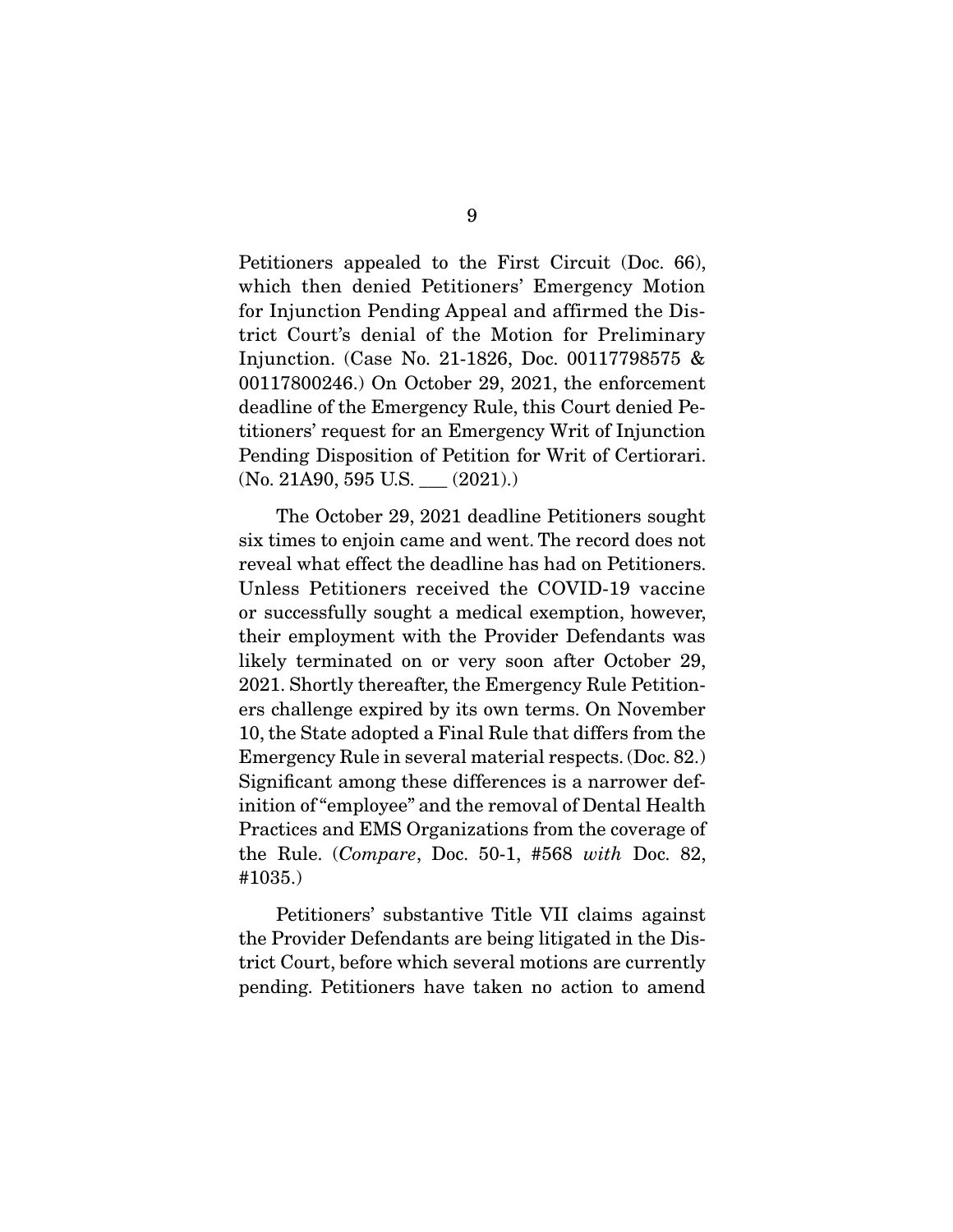their Verified Complaint to address the changed circumstances described above, however.

 $\overbrace{\hspace{2.5cm}}^{\bullet}$   $\overbrace{\hspace{2.5cm}}^{\bullet}$ 

**REASONS FOR DENYING THE PETITION** 

**I. THE COURT SHOULD DECLINE REVIEW BECAUSE PETITIONERS' APPEAL OF AN ORDER DECLINING TO ENJOIN THEIR THREATENED TERMINATIONS IS MOOT, THEY CAN NO LONGER BENEFIT FROM TEMPORARY RELIEF, AND THE MERITS OF THEIR CLAIMS HAVE YET TO BE AD-JUDICATED.** 

#### **A. The Appeal is Moot.**

 Petitioners appeal the First Circuit's affirmance of the District Court's denial of their preliminary injunction motion, which, relevant to the Provider Defendants, asked the court to order the Provider Defendants to grant them religious exemptions from the vaccine requirement and to enjoin their threatened termination from employment. (Doc. 3, 57.) The sole issue for this Court is whether the Court of Appeals erred in affirming the District Court's denial of Petitioners' request for temporary relief. Where Petitioners have either been vaccinated, granted an exemption, or terminated, the question of temporary relief, and therefore Petitioners' appeal, is now moot.

 As this Court explained long ago, "[t]he duty of this court, as of every other judicial tribunal, is to decide actual controversies by a judgment which can be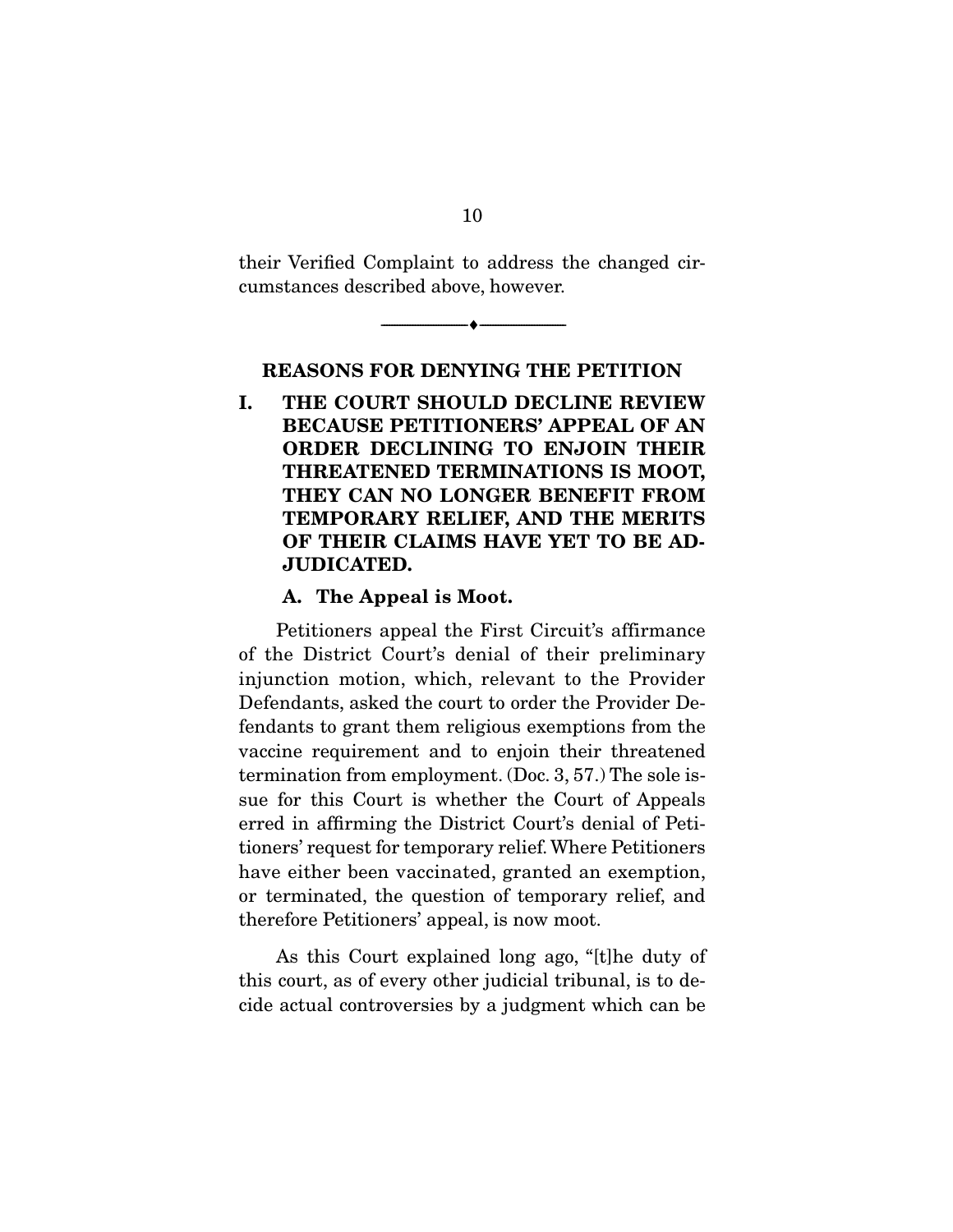carried into effect." Mills v. Green, 159 U.S. 651, 653 (1895). It "necessarily follows" that when "an event occurs which renders it impossible for" the Court to grant Petitioners "any effectual relief whatever, the court will not proceed to a formal judgment, but will dismiss the appeal." Id.

 The Court applied this long-standing and wellgrounded principle in University of Texas v. Camenisch, 451 U.S. 390, 392 (1981). In Camenisch, the trial court granted the plaintiffs' motion for preliminary injunction, ordering the University of Texas to provide and pay for a sign-language interpreter. Id. By the time the Fifth Circuit affirmed, the University had complied with the injunction and the plaintiff had graduated. Id. at 393. Acknowledging that the only issue before the Court of Appeals was whether the District Court had abused its discretion in granting the preliminary injunction, this Court held that these subsequent events mooted the appeal, depriving the Fifth Circuit of jurisdiction. Id. at 398 ("[W]hether a preliminary injunction should have been issued here is moot, because the terms of the injunction . . . have been fully and irrevocably carried out.") This Court noted that entire case was not moot, as the merits of the ultimate question—which party should bear the cost of the interpreter—were preserved by an injunction bond. Id. at 393. The fact that there remained a case or controversy to be decided on the merits did not rescue the appeal, however, which was focused only on a preliminary injunction order that intervening events and changed circumstances rendered academic. Id. See also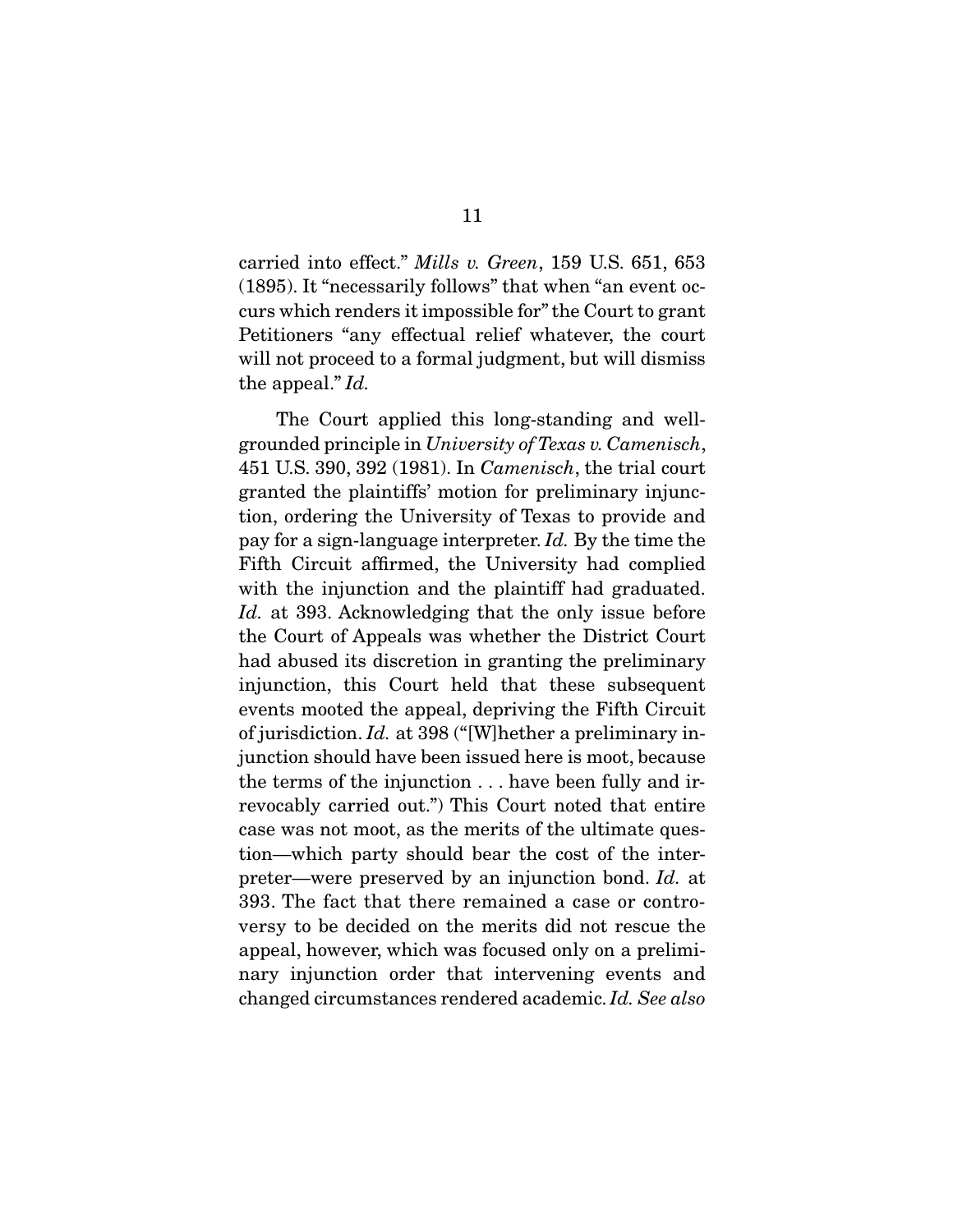Christian Civic League of Maine, Inc. v. FEC, 549 U.S. 801 (2006) (declining to expedite appeal and declaring appeal of denial of preliminary injunction moot where the election to which the sought relief related was over); Bierman v. Dayton, 817 F.3d 1070, 1072 (8th Cir. 2016) ("Although the denial of a preliminary injunction is immediately appealable, . . . , 'the appeal of an order denying a preliminary injunction becomes moot if the act sought to be enjoined has occurred.'"), quoting Bacon v. Neer, 631 F.3d 875, 877 (8th Cir. 2011).

 This appeal is moot for the same reasons. Petitioners sought to enjoin their terminations from employment, and—unless Petitioners received the vaccine or a medical exemption, which would render their appeal moot for other reasons—the event they sought to prevent came to pass on or about October 29, 2021, with enforcement of the Emergency Rule. Petitioners may continue to litigate the merits of their Title VII claims against the Provider Defendants, but "the question whether temporary relief should have been granted by the district court [is] moot." 11A Charles Alan Wright et al., Federal Practice & Procedure § 2962 (3d ed.); 13C Charles Alan Wright et al. Federal Practice & Procedure § 3533.3.1 & n.43 (3d ed.) ("Once the opportunity for a preliminary injunction has passed . . . the preliminary injunction issue may be moot even though the case remains alive on the merits."); Tropicana Product Sales, Inc. v. Phillips Brokerage Co., 874 F.2d 1581, 1583 (8th Cir. 1989) (Plaintiff 's "claim on the merits is not mooted by the 90-day durational limit set forth in its agreement with [Defendant]. However, they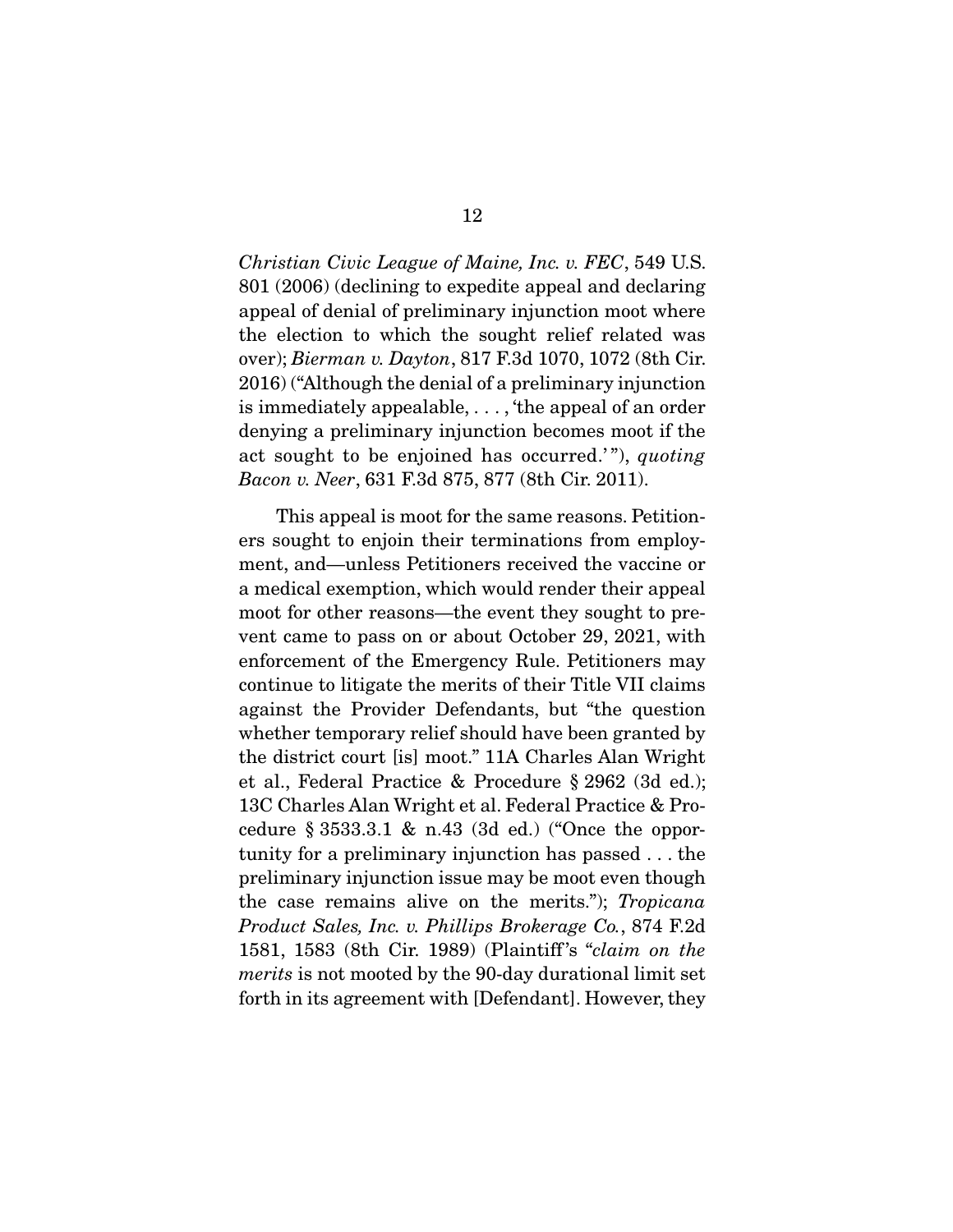do not save [Plaintiff 's] appeal from its motion for a preliminary injunction from being dismissed as moot.") (emphases in original).

 The fact that Petitioners' Title VII claims against the Provider Defendants remain live demonstrates that the "capable of repetition yet evading review" exception to the mootness doctrine is inapplicable here. E.g., Radiant Global Logistics, Inc. v. Furstenau, 951 F.3d 393, 396 (6th Cir. 2020) (explaining the "capable of repetition, yet evading review," exception does not apply when "a live controversy remains as to the merits of [the plaintiffs'] claims, and so [the parties] would still have the opportunity for [their] day in court—including this court—once the district court enters a final judgment"). The merits of Petitioners' claims against the Provider Defendants will not evade review and are in fact in the process of being litigated in the ordinary course.

 Petitioners can no longer benefit from the relief they sought in their motion for preliminary injunction. Accordingly, they must litigate their individual claims in the District Court to final judgment, after which they may proceed with any appeal.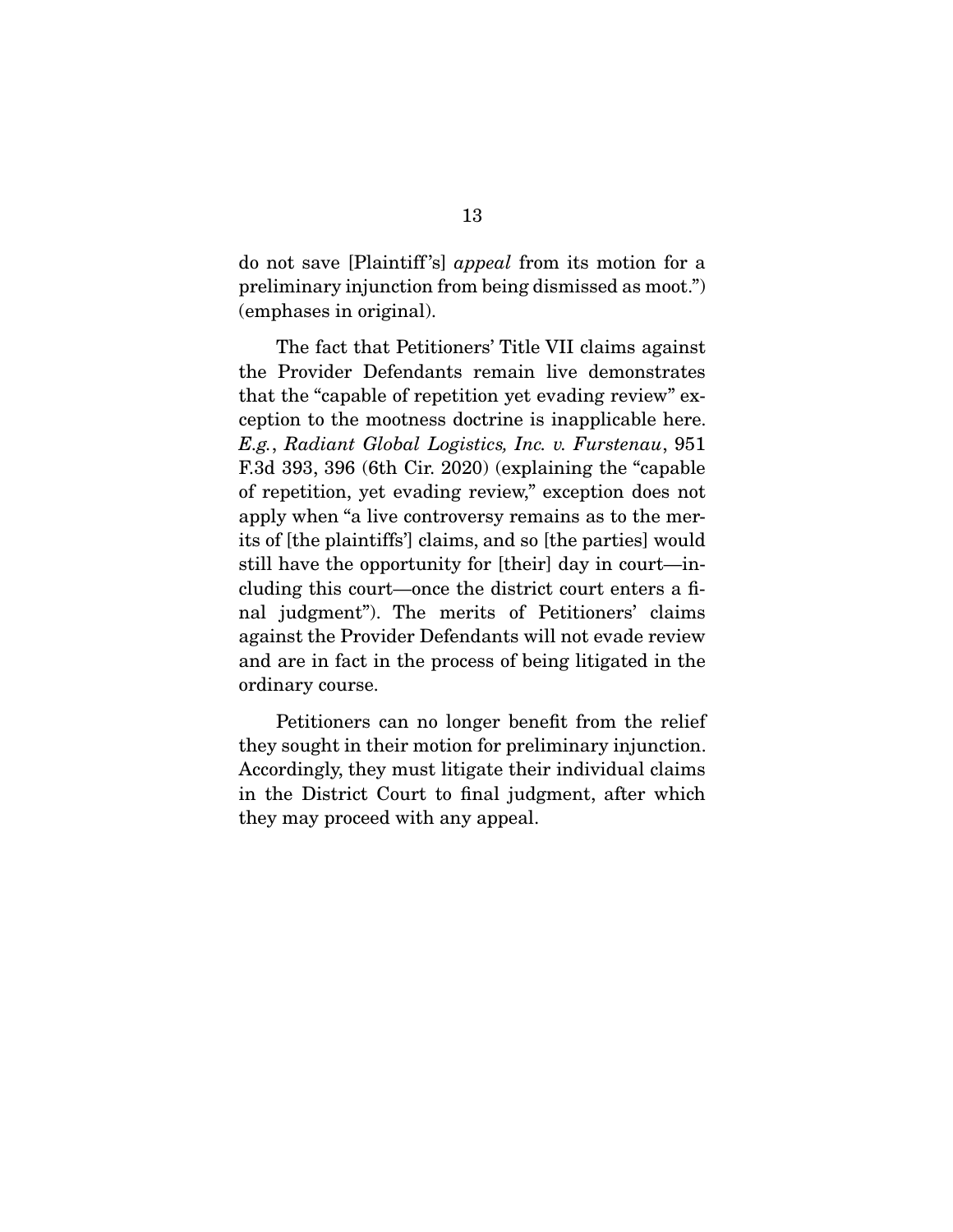## **B. Petitioners' Claims Have Yet to be Adjudicated, Facts Have Changed, and the Record is Undeveloped, Making this Case an Exceedingly Poor Candidate for Review.**

 Petitioners ask the Court to review a case that has not progressed beyond the resolution of a motion for preliminary injunction, concerning an Emergency Rule that is no longer in effect, on a record that does not contain even the most basic information concerning the more than 2,000 alleged Petitioners' identities, where they work, and whether their active employment continues to be threatened such that they could benefit from the injunctive relief they seek.<sup>4</sup> Mootness aside, this lack of information and evidence concerning the Petitioners and whether or how they have been or continue to be harmed strongly militates in favor of this Court's general approach of awaiting final judgment before granting certiorari. E.g., Brotherhood of Locomotive Firemen and Enginemen v. Bangor & A.R. Co., 389 U.S. 327 (1967). Accord Virginia Military Institute v. U.S., 508 U.S. 946 (1993) ("We generally await final judgment in the lower courts before exercising

<sup>4</sup> In their Reply in Support of Motion to Expedite Petition for Writ of Certiorari, Petitioners baldly assert that "[t]o be sure, all employee Petitioners (Except for Jane Doe 6, who works for John Doe 1...) have now been fired...." (Reply at 4.) Without knowing who more than 2,000 Petitioners are, the Provider Defendants are unable to confirm or deny the accuracy of this assertion. More importantly, the assertion enjoys no evidentiary support in the record.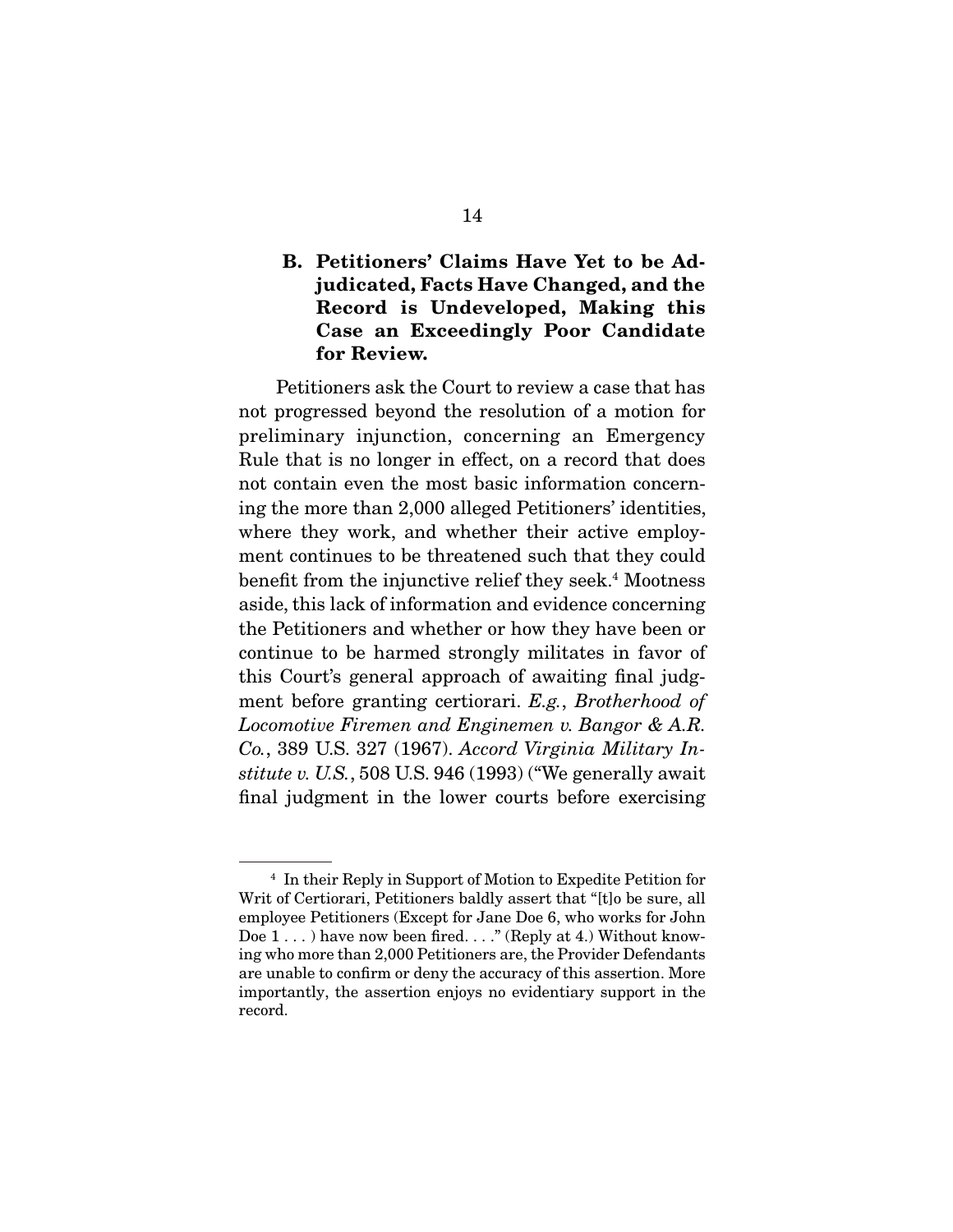our certiorari jurisdiction.") (Scalia, J., denying petition for writ of certiorari).

 While Petitioners' anonymity was immaterial before October 29, 2021, the landscape is very different today. The immunization requirement Petitioners sought to enjoin went into effect, such that Petitioners have all either received the COVID-19 vaccine, obtained a valid medical exemption, or been terminated. Given the sheer number of alleged Petitioners, it is likely that some fall into each category; however, absent from the record is any information concerning how many, or which, of them received the vaccine or a medical exemption and remain employed, and how many, or which, adhered to their religious beliefs, declined the vaccine, and have since been terminated. Those who lost their jobs may have Title VII claims against the Provider Respondents, but we do not know how many, if any, of them have exhausted their administrative remedies. Thus, these Title VII claims are not even ready for resolution at the trial court level, let alone ripe for review by this Court.

 Moreover, the Emergency Rule that Petitioners challenge, and the only regulation to have been reviewed by the trial court and First Circuit, no longer exists. It was replaced by a Final Rule, effective November 10. The Final Rule differs from the Emergency Rule and is narrower in scope. To date, Petitioners have taken no action to amend their Verified Complaint; nor do they acknowledge in their Petition that the Emergency Rule they seek to enjoin is no longer in effect or explain how they were impacted by the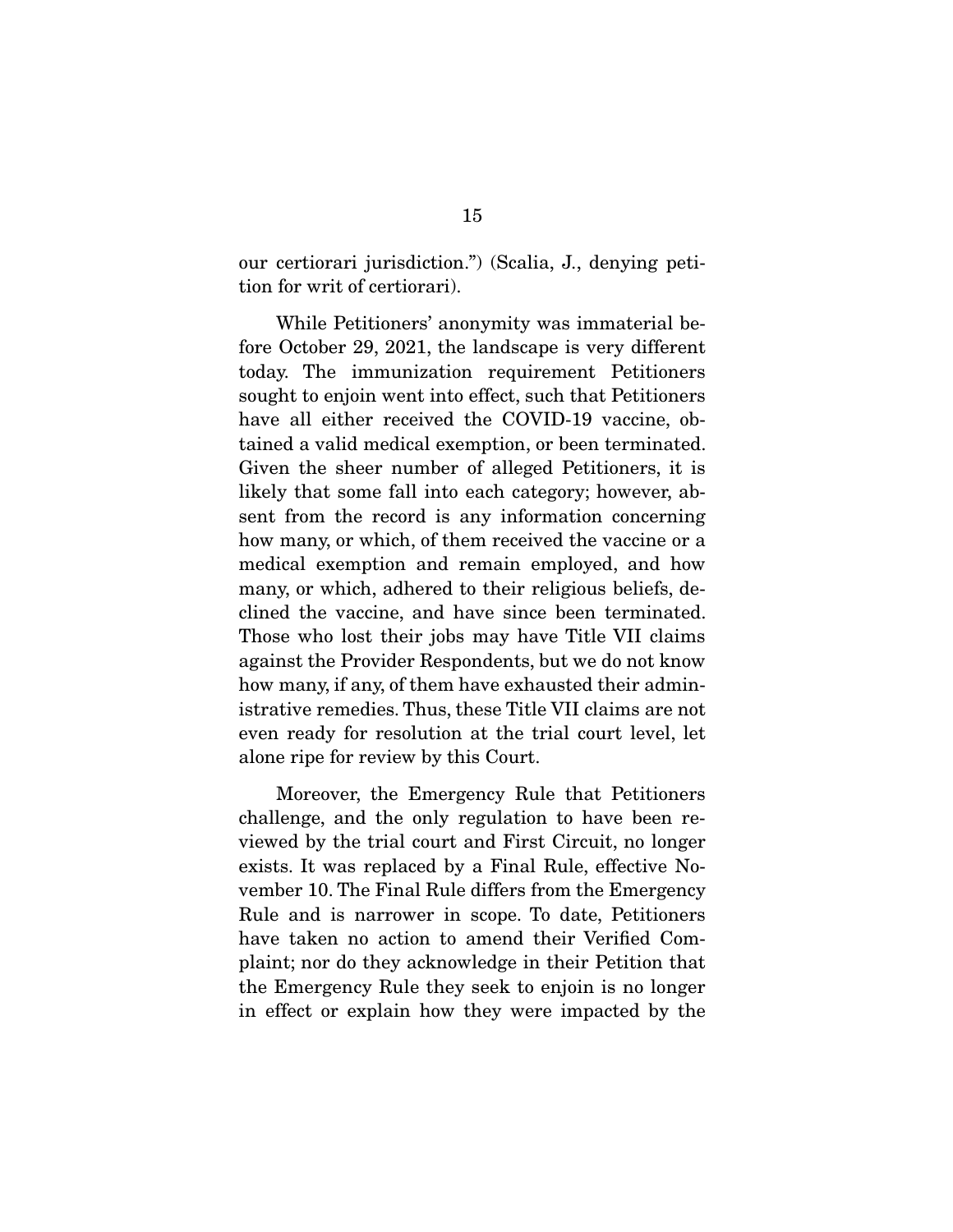Emergency Rule or how they continue to be impacted by the Final Rule. Depending on where Petitioners work, they may or may not continue to be subject to the vaccine mandate at all. In short, the sparse and muddled record and intervening circumstances makes it impossible to determine which, if any, of the Petitioners have standing.

### **II. THE QUESTIONS PRESENTED THAT RE-LATE TO THE PROVIDER RESPONDENTS DO NOT IMPLICATE NOVEL OR UNSET-TLED QUESTIONS OF FEDERAL LAW.**

 Petitioners advance three questions for this Court's review. The first Question Presented by Petitioners inaccurately posits that the Governor of Maine has required the Provider Defendants to deny any worker's request for religious accommodation (or, more accurately, exemption) from the COVID-19 vaccine and asks whether her executive order is constitutional. As explained above, the unavailability of non-medical exemptions is not a result of any executive order, but rather pursuant to a state statute that Petitioners do not discuss in their Petition. At any rate, where Provider Respondents are not state actors, Petitioners have not asserted any constitutional claims against them and the first question presented does not concern them.

 Petitioners' second and third Questions Presented do concern claims asserted against Provider Respondents; however, neither question implicates any of the considerations set forth in Supreme Court Rule 10.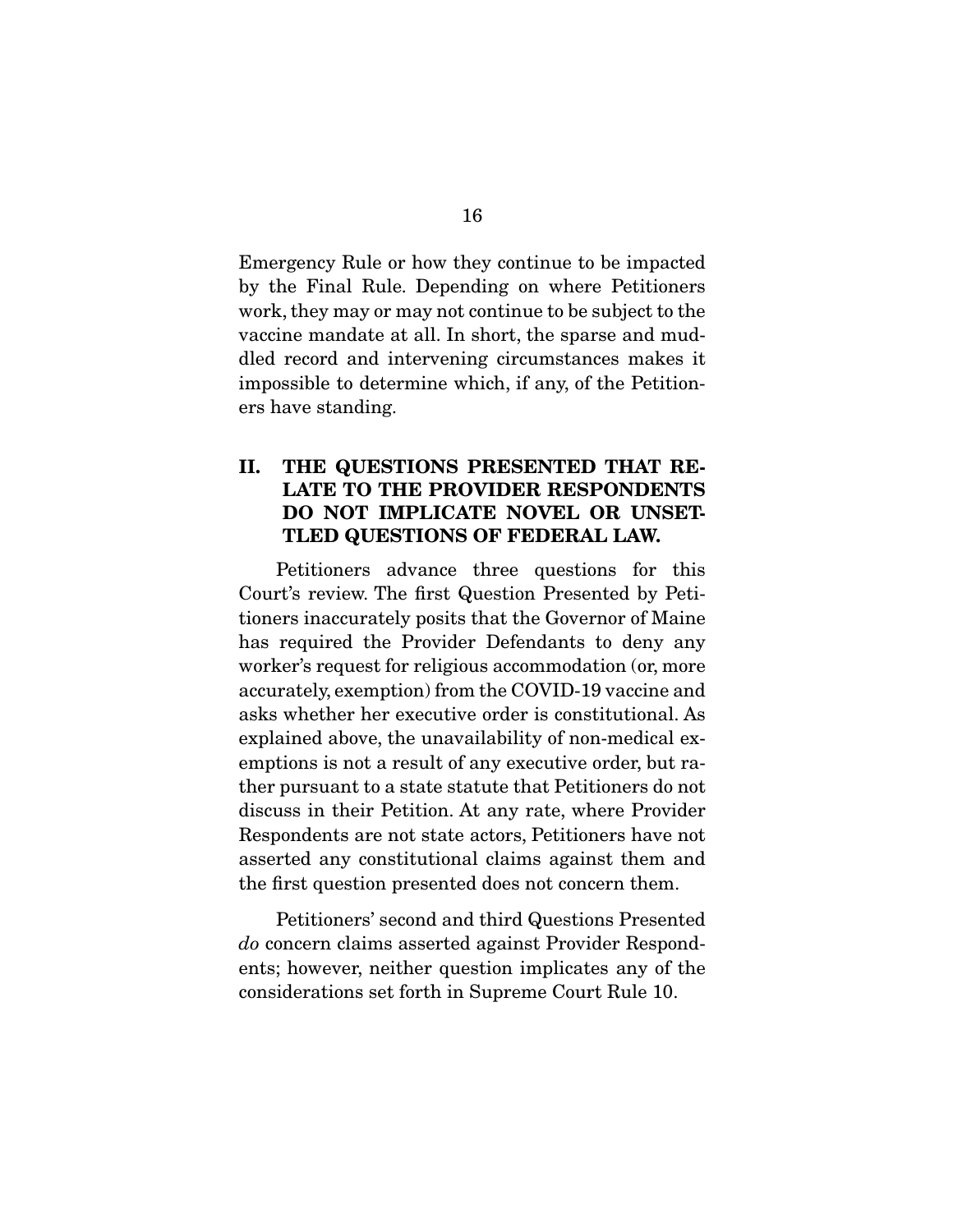## **A. Title VII Does Not Require Provider Respondents to Forgo Public Health-Related Workplace Rules or Violate State Law in Order to Accommodate Petitioners' Religious Beliefs.**

 Petitioners' second Question Presented asks an entirely unremarkable question about the extent to which Title VII preempts state law, the answer to which can be found in the text of section 708 of Title VII, which provides:

Nothing in this title shall be deemed to exempt or relieve any person from any liability, duty, penalty, or punishment provided by any present or future law of any State . . . other than such law which purports to require or permit the doing of any act which would be an unlawful employment practice under this title.

42 U.S.C. § 2000e-7. Thus, while Petitioners purport to couch this question in terms of the Supremacy Clause, the question they would like the Court to review is simpler: Does Title VII require employers to exempt an employee from a condition of employment the employee cannot meet due to their religious beliefs, even when such an exemption will violate health-related workplace rules or place the employer in violation of state law? These are not novel questions; nor have they generated inconsistent opinions among federal courts.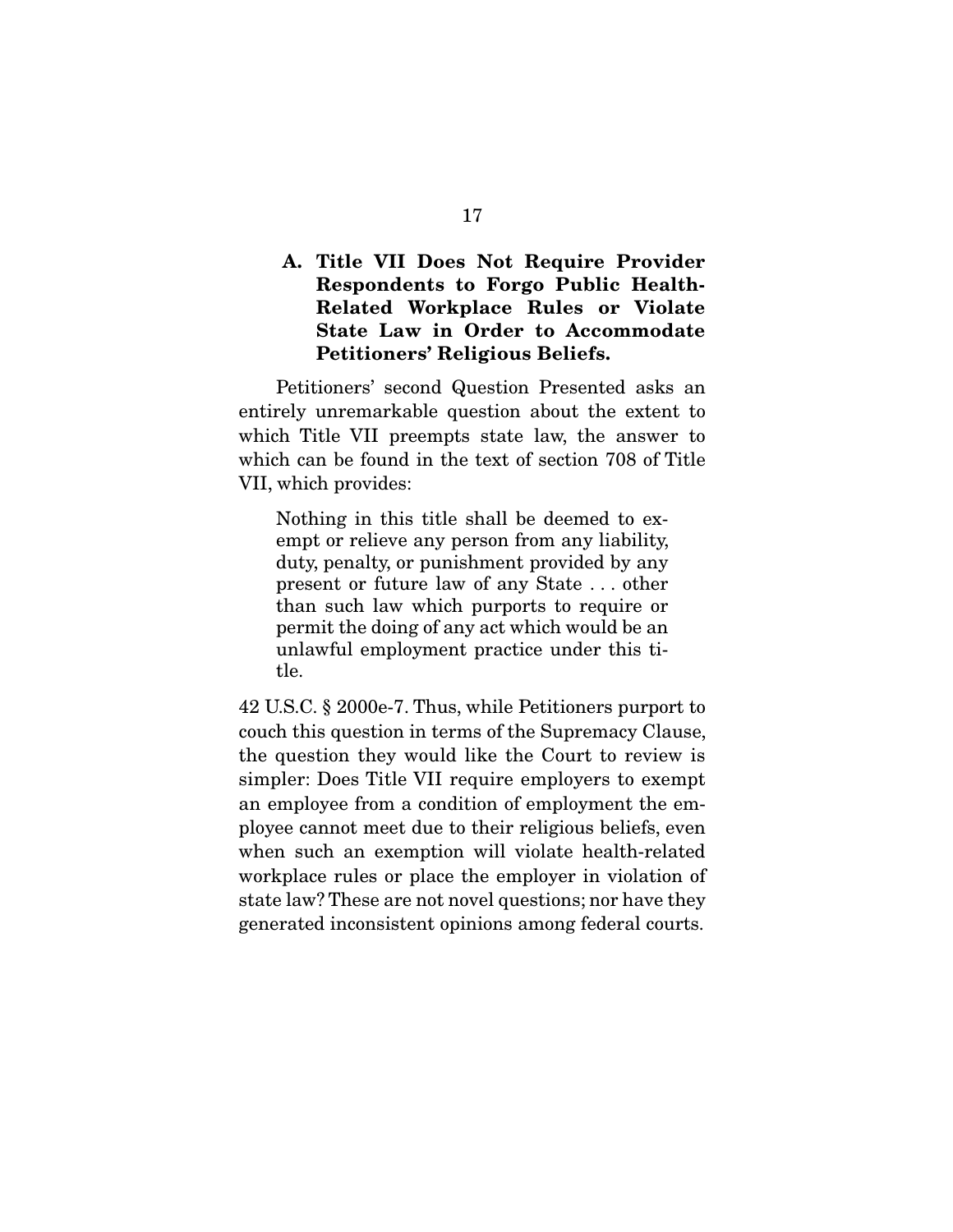In enacting Title VII, Congress expressly declared that it was not occupying the field.<sup>5</sup>Accordingly, Petitioners' invocation of the Supremacy Clause is premised on their contention that the Immunization Requirements Rule actually conflicts with, and is therefore preempted by, Title VII. California Fed. Sav. and Loan Ass'n v. Guerra, 479 U.S. 272, 280-81 (1987). A preemption-generating conflict "occurs either because 'compliance with both federal and state regulations is a physical impossibility,' or because state law stands 'as an obstacle to the accomplishment and execution of the full purposes and objectives of Congress.' " Id. quoting Florida Lime & Avocado Growers, Inc. v. Paul, 373 U.S. 132, 142-43 (1963) and Hines v. Davidowitz, 312 U.S. 52, 67  $(1941.)$  "[P] reemption is not to be lightly presumed." Id. Indeed, Petitioners bear a particularly heavy burden here, as state and local regulation "of matters related to health and safety" are presumed to be valid under the Supremacy Clause.

<sup>5</sup> The Civil Rights Act of 1964 confirms, in two places, that state laws will be preempted only if they actually conflict with federal law. 42 U.S.C. § 2000e-7 ("Nothing in this title shall be deemed to exempt or relieve any person from any liability, duty, penalty, or punishment provided by any present or future law of any State . . . other than such law which purports to require or permit the doing of any act which would be an unlawful employment practice under this title."); 42 U.S.C. § 2000h-4 ("Nothing contained in any title of this Act shall be construed as indicating an intent on the part of Congress to occupy the field . . . nor shall any provision of this Act be construed as invalidating any provision of State law unless such provision is inconsistent with any of the purposes of this Act, or any provision thereof.").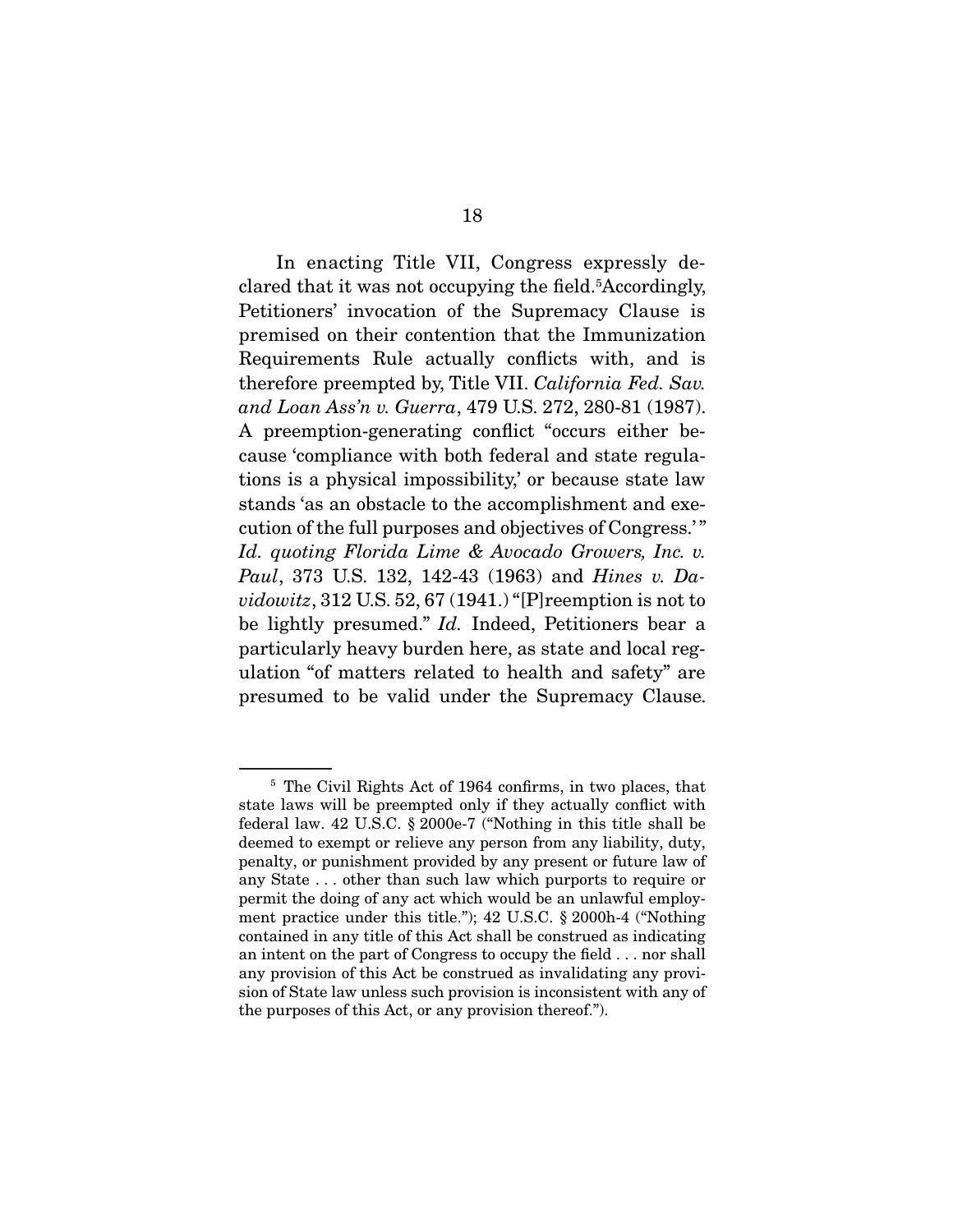### Hillsborough County, Fla. v. Automated Medical Laboratories, Inc., 471 U.S. 707, 715 (1985).

 Title VII's prohibition against discrimination on the basis of religion covers "all aspects of religious observance and practice, as well as belief, unless an employer demonstrates that [it] is unable to reasonably accommodate an employee's . . . religious observances or practices without undue hardship on the conduct of the employer's business." 42 U.S.C. § 2000e(j). Since at least 1977, federal courts have interpreted the term "undue hardship" to mean anything more than de minimis, consistent with this Court's holding in Trans World Airlines, Inc. v. Hardison, 432 U.S. 63, 68 (1977).

#### **1. Workplace Health and Safety Rules.**

 Courts have consistently and repeatedly rejected claims, similar to those advanced by Petitioners, that Title VII is an obstacle to the enforcement of safetyrelated work rules with which employees cannot comply for religious reasons. E.g., Bhatia v. Chevron U.S.A., Inc., 734 F.2d 1382, 1383 (9th Cir. 1984) (holding it would be an undue hardship for the employer to excuse the plaintiff from the requirement that he shave his facial hair to accommodate the use of a respirator that would protect him from exposure to toxic gases); Kalsi v. New York City Transit Auth., 62 F. Supp. 2d 745, 747- 48 (E.D.N.Y. 1998), aff 'd, 189 F.3d 461 (2d Cir. 1999) (holding it would be an undue hardship for the employer to excuse employee from requirement that he wear a hard hat as a subway car inspector in order to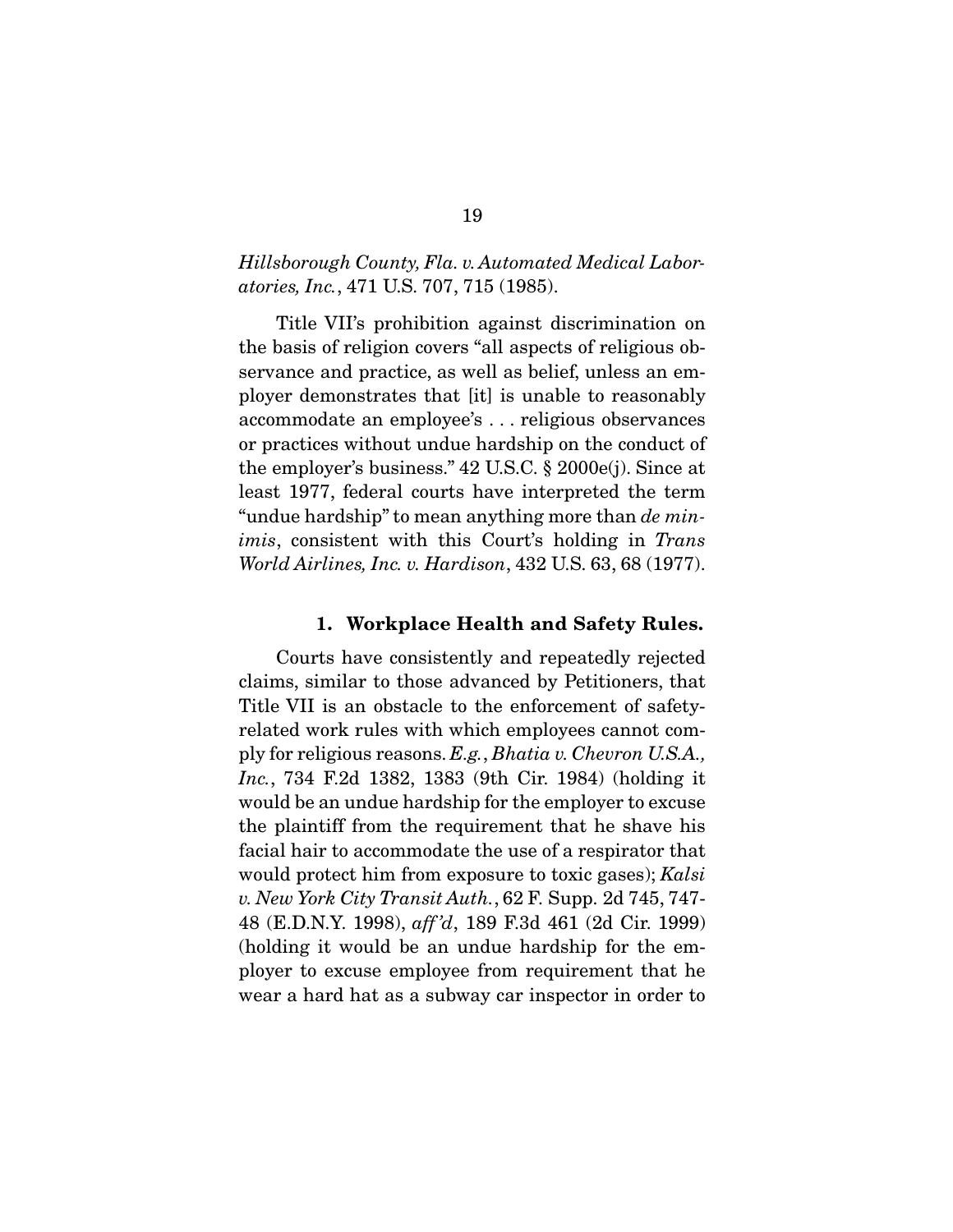accommodate a turban). For these reasons, the United States District Court for the District of Rhode Island recently concluded that the plaintiffs in a case virtually identical to this one, were unlikely to succeed on the merits of their Title VII claims. T. v. Alexander-Scott, 2021 WL 4476784, at \*3 (D.R.I. Sept. 30, 2021). Invoking the presumption against preemption of state health and safety rules and noting that the challenged rule did not preclude employers from providing reasonable accommodation as and when required by Title VII, the court denied the plaintiffs' request to enjoin a mandatory vaccination rule that, like the Maine Immunization Requirements Rule, contained only a narrow medical exemption. Id.

#### **2. Compliance with State Law.**

 Courts considering whether employers are required to accommodate employees' religious beliefs in ways that would place them in violation of the law have analyzed the question two different ways. Some have concluded such claims fail to state a *prima facie* case, reasoning that the conflict with the plaintiff 's religious beliefs stems from a statute or rule, and not a requirement of the employer. E.g., Seaworth v. Pearson, 203 F.3d 1056, 1057 (8th Cir. 2000) 132 F. Supp. 2d 414, 418 (E.D. Va. 2001), aff 'd, 15 F. App'x 172 (4th Cir. 2001). Others have concluded that an accommodation that places the employer in violation of the law is per se an undue hardship. Weber v. Leaseway Dedicated Logistics, Inc., 166 F.3d 1223 (10th Cir. 1999); Sutton v. Providence St. Joseph Medical Center, 192 F.3d 826,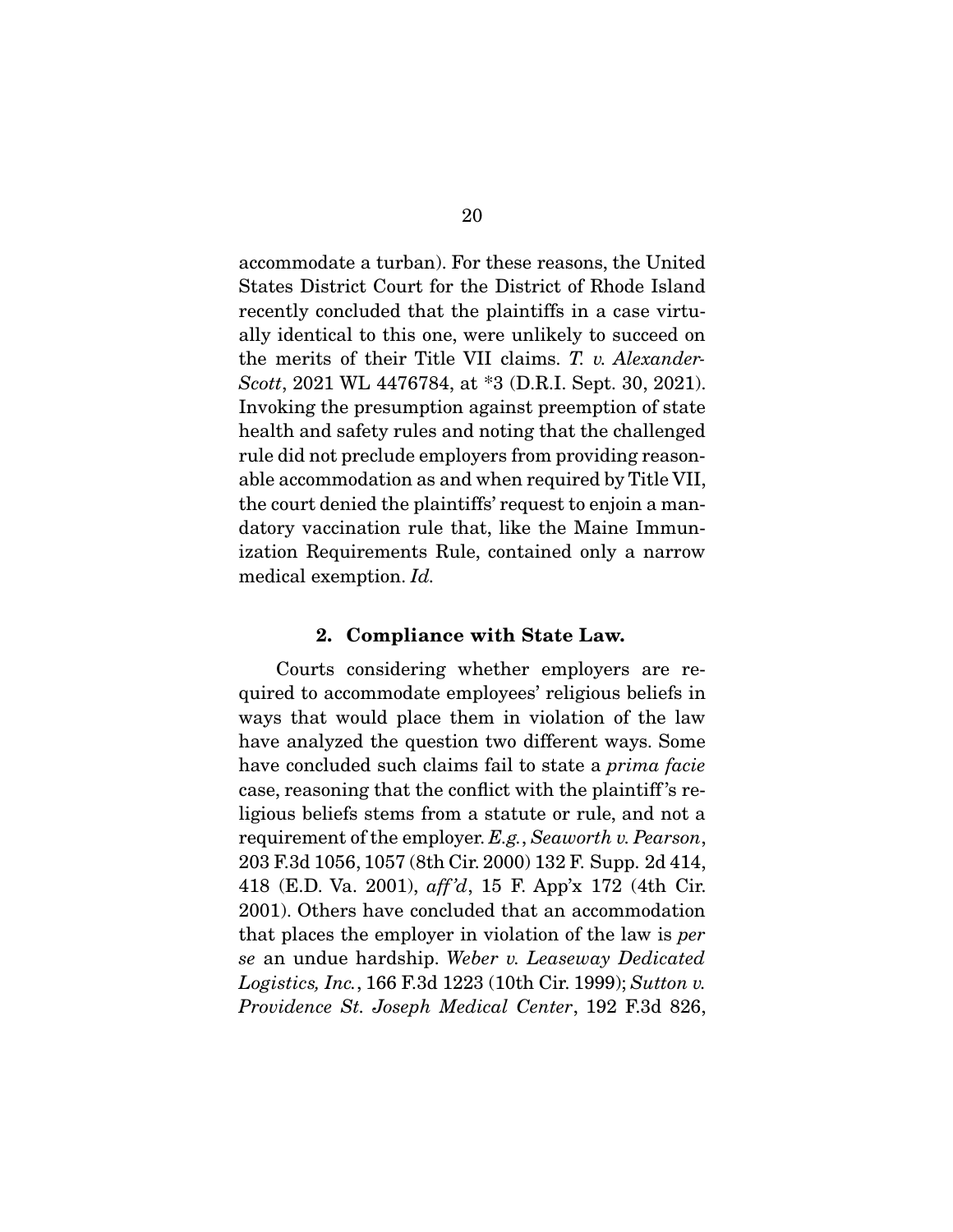830-31 (9th Cir. 1999). At least one Circuit Court of Appeals has declined to endorse or reject either approach, simply concluding that Title VII does not require employers to disregard the law "in the name of reasonably accommodating an employee's religious practices." Yeager v. FirstEnergy Generation Corp., 777 F.3d 362, 364 (6th Cir. 2015). "Although they have disagreed on the rationale, courts agree that an employer is not liable under Title VII when accommodating an employee's religious beliefs would require the employer to violate federal or state law." Sutton, 192 F.3d at 830.

 Petitioners assume without any analysis, discussion, or even acknowledgement of the foregoing precedent that Title VII confers upon them a right to be exempt from employment conditions they cannot meet because of their religious beliefs. Petitioners implicitly ask the Court to alter this established precedent, which it should decline to consider doing. Moreover, under any plausible framing of the undue hardship threshold, it cannot seriously be questioned that Title VII does not require a healthcare employer to provide reasonable accommodations where those accommodations will jeopardize the safety of other employees, expose members of the public to health related risks, or expose the employer to adverse licensing consequences and potentially jeopardize the employer's ability to operate, especially, though by no means limited to, during a pandemic.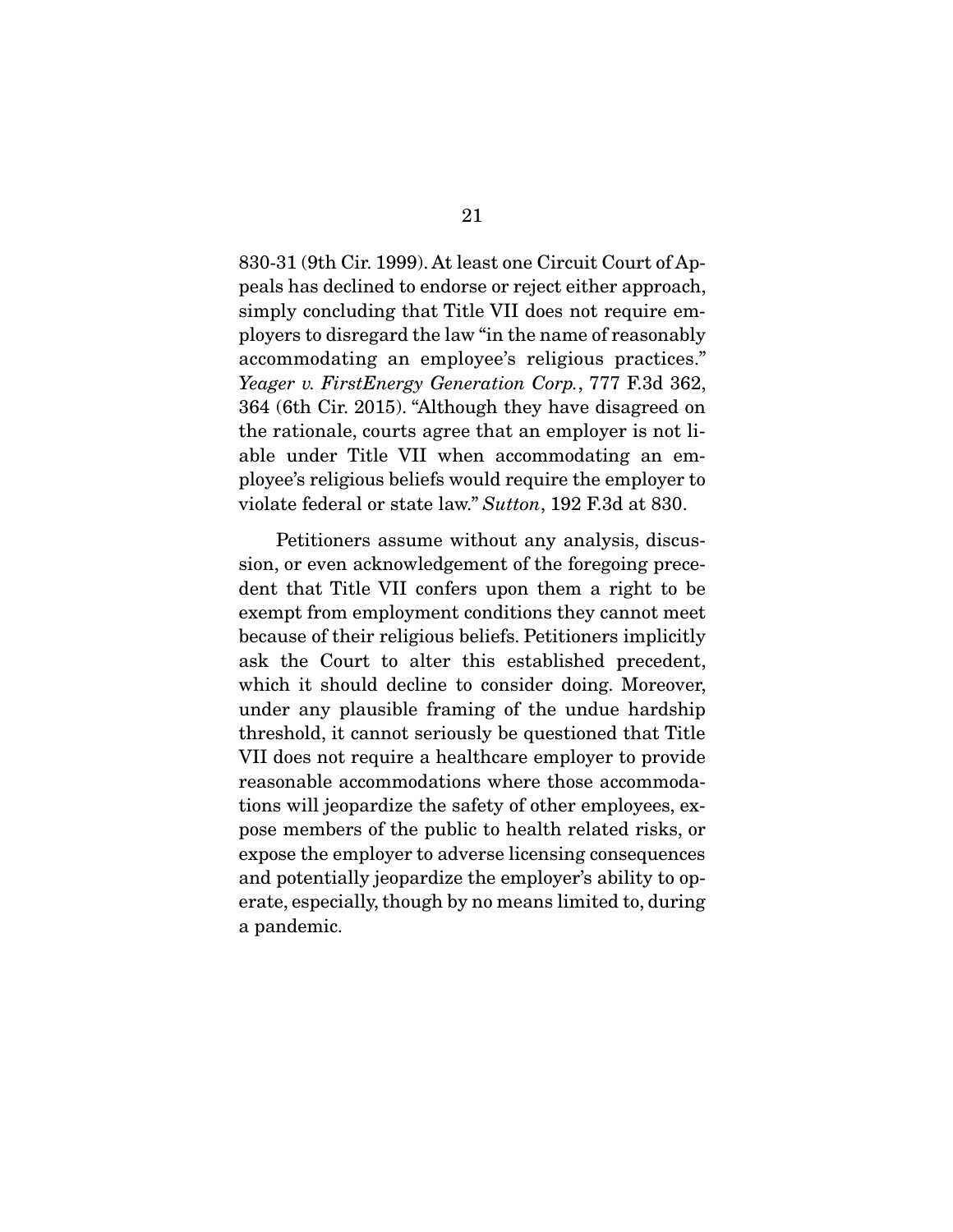## **B. The Court Should Decline Petitioners' Invitation to Dispense with the Irreparable Harm Prong of the Preliminary Injunction Inquiry in Cases Alleging Religious Discrimination.**

 Petitioners' third question presented asks the Court to lower the bar for Article III courts to enjoin termination from employment in cases involving claims of religious discrimination under Title VII. To entice the Court to review this question, Petitioners misrepresent the First Circuit's holding below and rely on inapposite case law predating the Civil Rights Act of 1991, when Title VII plaintiffs could not recover compensatory damages for non-economic harm flowing from unlawful discrimination.

 Contrary to Petitioners' assertion in heading V of their Petition, the First Circuit did not hold that preliminary injunctive relief is inappropriate in Title VII cases. Rather, consistent with all authority on this issue, the Court held that, "[w]hen litigants seek to enjoin termination of employment, money damages ordinarily provide an appropriate remedy," such that plaintiffs must show a "genuinely extraordinary situation" to establish irreparable harm, citing Sampson v. Murray, 415 U.S. 61, 92 n.68 (1974). (Doc. 00117800246 at 32.)

 Petitioners' claim that the First Circuit's holding is contrary to decisions of the Second and Fifth Circuits is clearly incorrect, as the cases Petitioners rely upon do not stand for the proposition Petitioners represent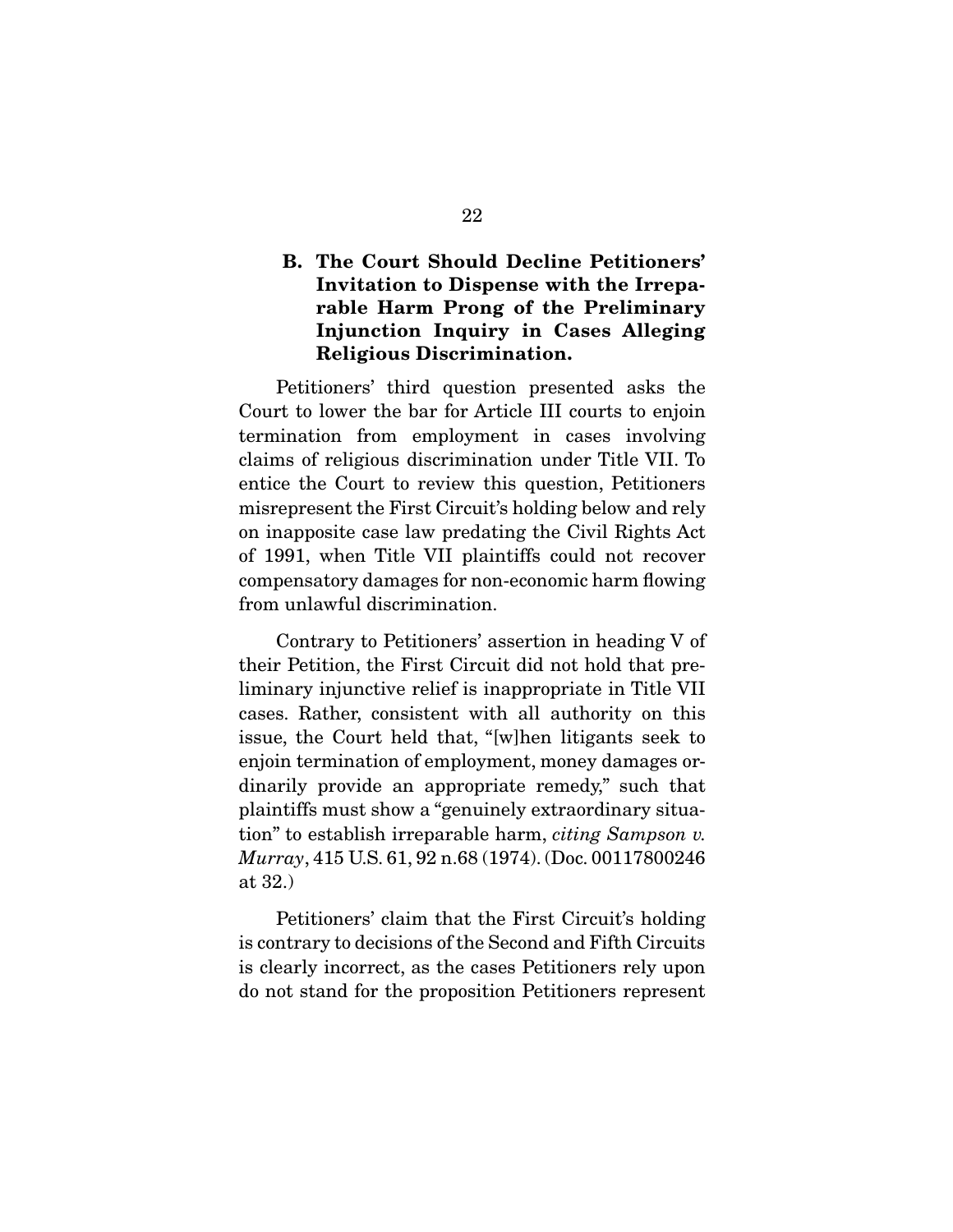they do. In Drew v. Liberty Mutual Ins. Co., the Fifth Circuit considered whether the trial court had jurisdiction over a Title VII plaintiff 's claim where fewer than 180 days had passed since her submission of a charge to the Equal Employment Opportunity Commission (EEOC). 480 F.2d 69, 72 (5th Cir. 1973.) The question before the court was not whether Ms. Drew had suffered irreparable harm, but rather whether the 1972 amendments to Title VII, which conferred the right to file suit upon the EEOC, was the exclusive means by which a Title VII plaintiff could protect herself from irreparable harm. The trial court and Fifth Circuit each assumed that Ms. Drew—who had been terminated by the time she brought suit—was suffering irreparable harm because, in 1973, the remedies available under Title VII did not include compensatory damages, designed to remedy intangible harm such as emotional distress.

Similarly, in Sheehan v. Purolator Courier Corp., the Second Circuit considered not whether the plaintiff had experienced irreparable harm, but rather whether the trial court had jurisdiction to hear her request for injunctive relief. 676 F.2d 877 (2d Cir. 1981). As in Drew, because Title VII did not offer any remedy for "the effect on the complainant of several months without work or working in humiliating or otherwise intolerable circumstances," the court readily found irreparable harm. Id. at 885-86.

 The Provider Defendants have not argued that the District Court lacked jurisdiction to hear Petitioners' motion for preliminary injunction, and neither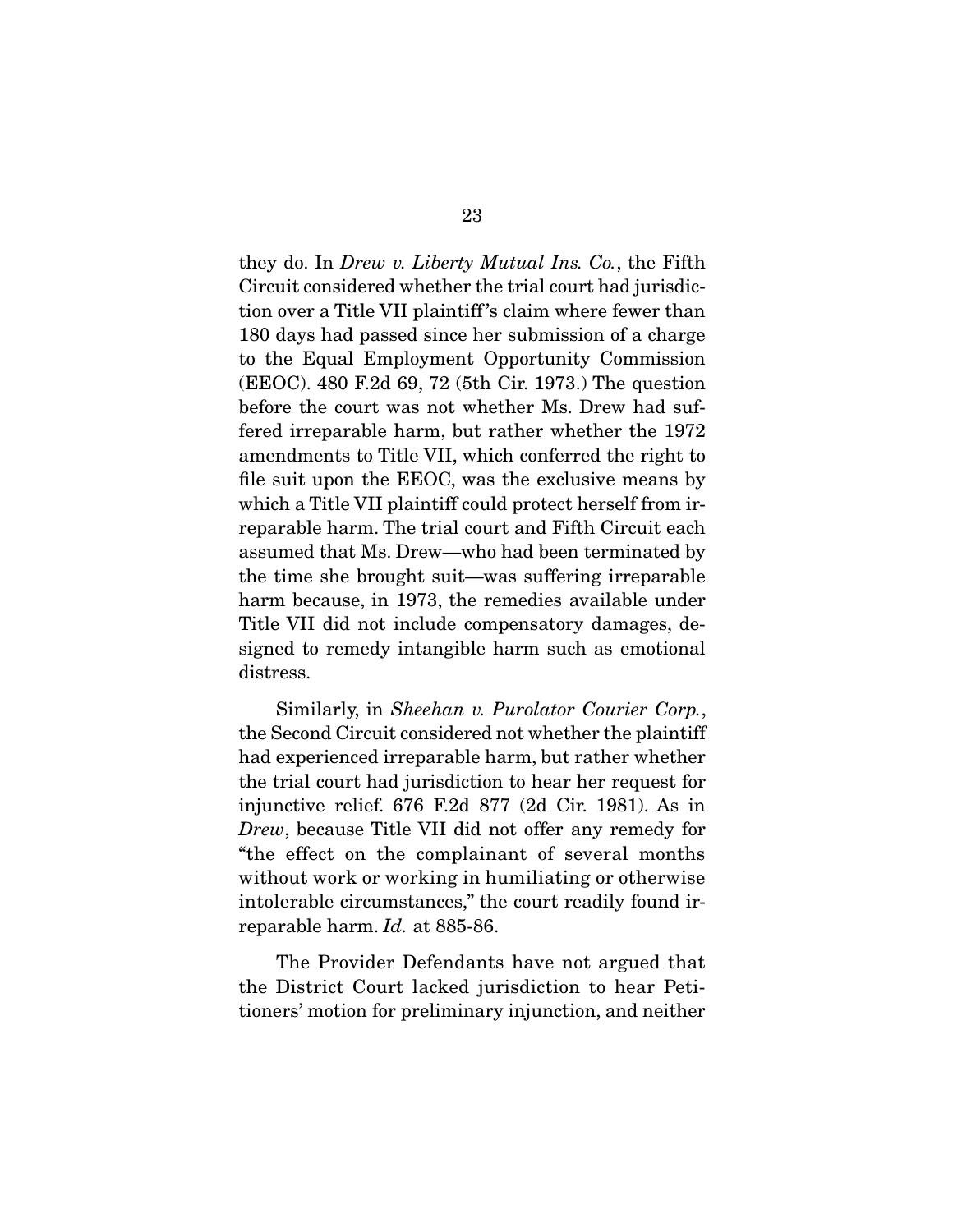of the courts below so found. Drew and Sheehan are, therefore, entirely inapposite. If anything, these cases remind us that there was a time when employment discrimination or retaliation routinely gave rise to noneconomic harm for which Title VII provided no remedy. Since the Civil Rights Act of 1991, which expanded Title VII's remedies to include compensatory and punitive damages, there is virtually no harm for which a victim of employment discrimination cannot receive adequate redress post-judgment; and Petitioners have yet again failed to identify any such harm in their Petition.

 Although the wording of Petitioners' third Question Presented suggests that they will argue injunctive relief is appropriate because the absence of injunctive relief has a "chilling effect" on their religious free exercise and protection from religious discrimination, this is false foreshadowing, as they fail even to reference this alleged "chilling effect" in the body of their Petition. Nowhere do Petitioners assert, let alone submit evidence, that any of them has betrayed their religious beliefs and opted for the vaccine in lieu of termination. Instead, Petitioners assert only that they can show "extraordinary circumstances" here because the breadth of the Rule renders them unable to work anywhere in the State of Maine. (Petition at 39.) This assertion is plainly inaccurate—the Rule applies to only a fraction of Maine's healthcare facilities—and it only serves to highlight the adequacy of Petitioners' remedies at law. If Petitioners can establish that they are victims of unlawful discrimination under Title VII, and if it is truly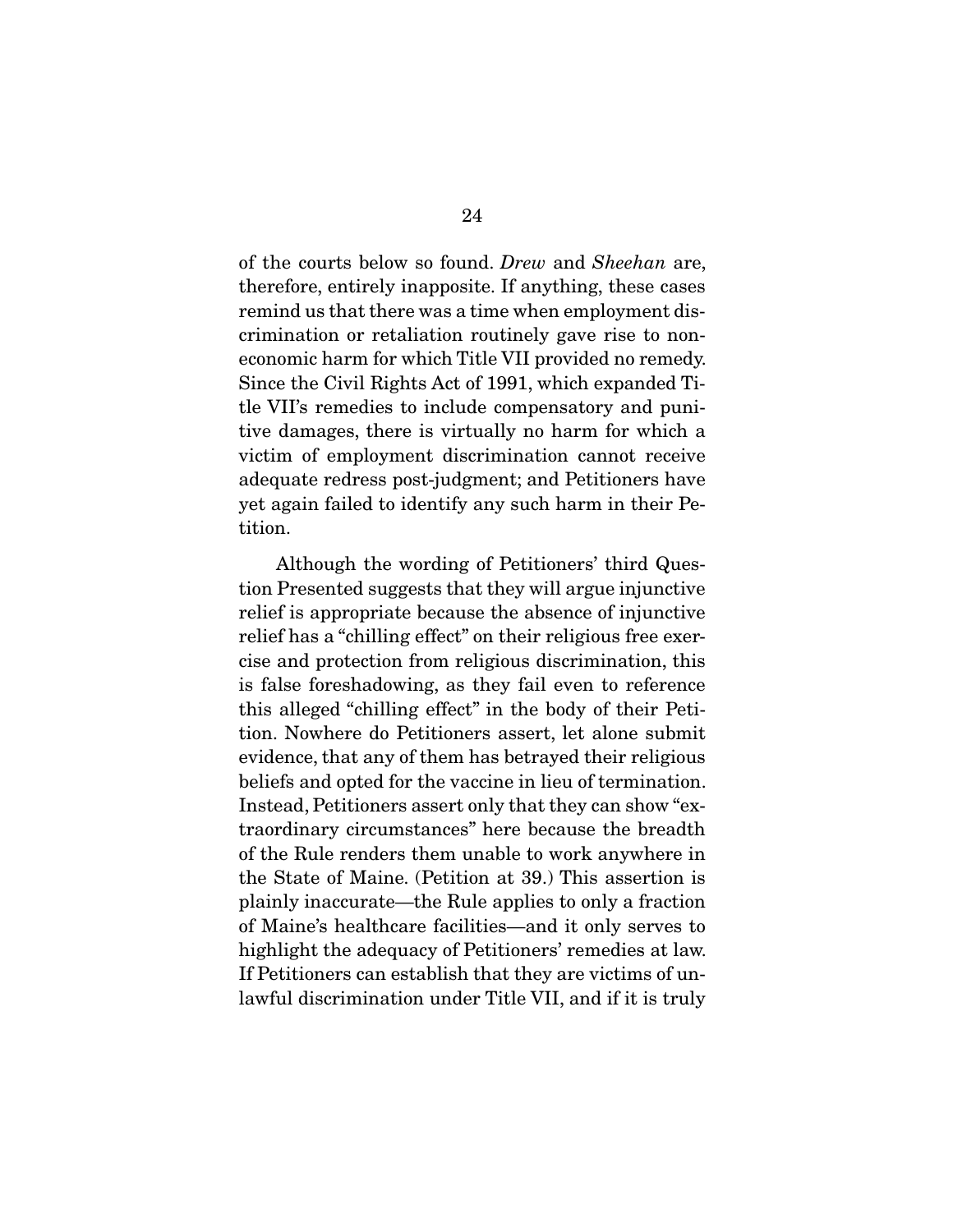impossible for them to mitigate their damages by obtaining comparable employment elsewhere, then they may recover back pay, front pay, and compensatory damages in whatever amount is required to make them whole. In short, Petitioners' alleged un-employability is wholly reparable under Title VII's remedial scheme.

 The First Circuit's conclusion that Petitioners failed to establish irreparable harm relating to the threatened termination of their employment is consistent with well-settled law, and Petitioners cite no case to the contrary. Instead, they trumpet their First Amendment rights, which do not exist vis-à-vis the Provider Respondents. The only harm for which Petitioners can seek to hold the Provider Defendants responsible relates to the loss of their employment. For any Petitioner who can prove such a claim, that harm is fully redressable through the broad remedies available under Title VII.

#### **CONCLUSION**

 $\overbrace{\hspace{2.5cm}}^{\bullet}$   $\overbrace{\hspace{2.5cm}}^{\bullet}$ 

 Petitioners seek interlocutory review of a moot issue: the trial court's denial of a motion to enjoin their terminations from employment for failure to comply with the State of Maine's COVID-19 vaccine mandate for certain healthcare workers. Since Petitioners initiated this lawsuit, the vaccine mandate they challenge has gone into effect, the terminations they sought to enjoin have occurred, and the rule that underlies their